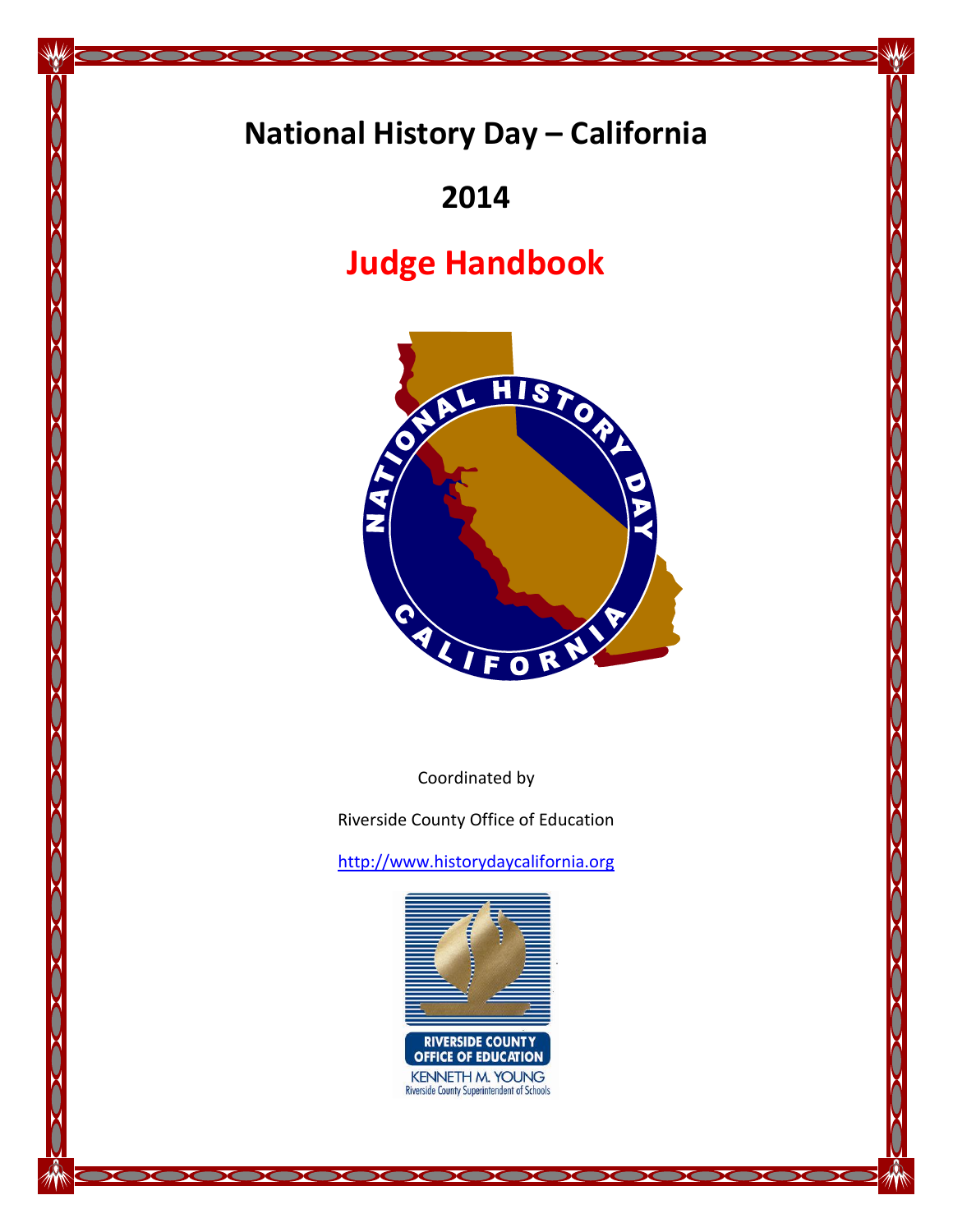## Table of Contents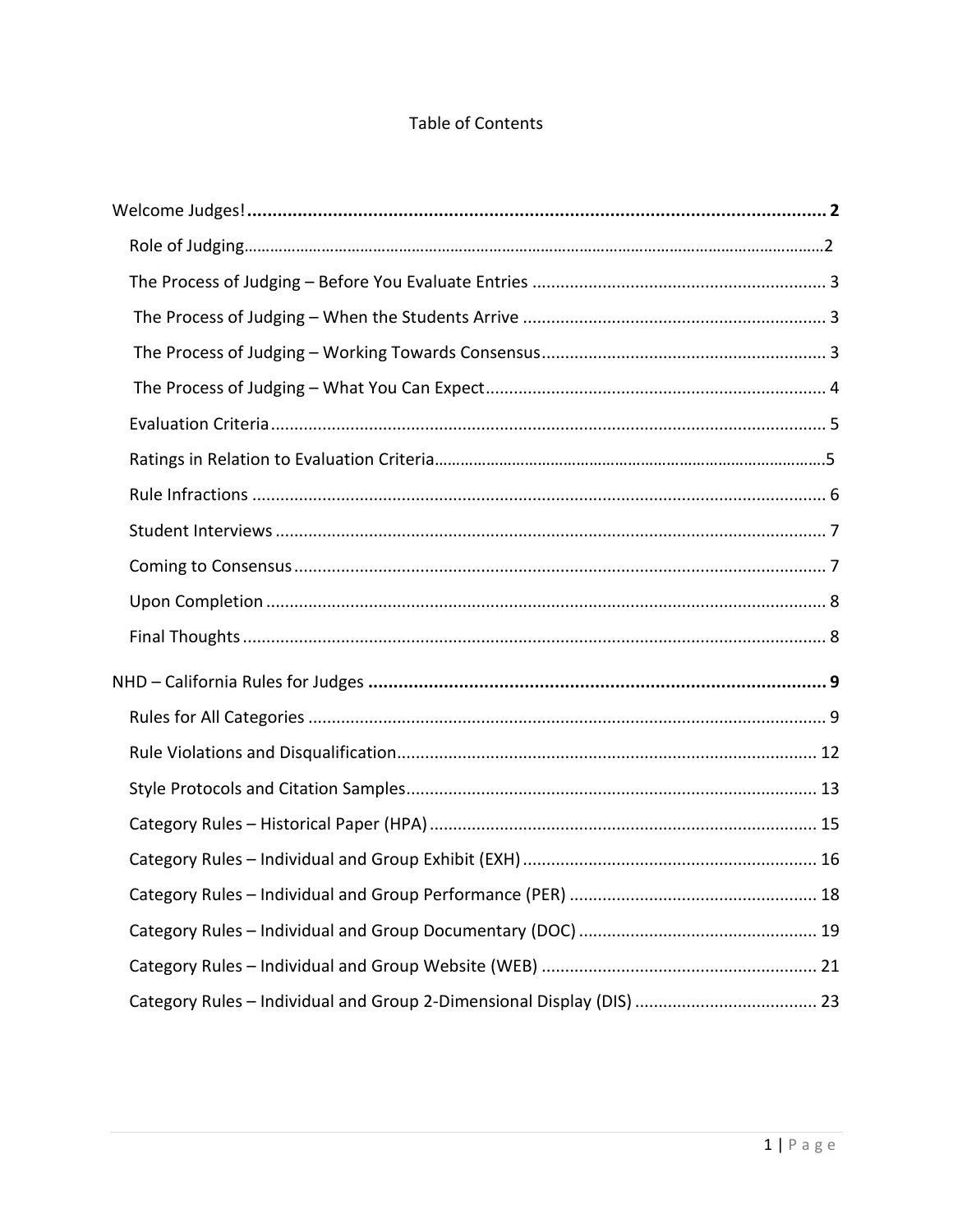## **Welcome Judges!**

<span id="page-2-0"></span>You make National History Day - California great! Thank you!

National History Day – California (NHD-CA) is recognized as a top-tier program with an unrivaled contest because of your support. Thank you for your gifts of time, expertise, and care on behalf of students across the state.

As a judge, you are an integral element of NHD-CA. You will be tasked with determining the entries that will best represent our state at the National History Day finals to be held in June at the University of Maryland. You have a wonderful and difficult job. The entries you will assess represent the research, analysis, interpretation, creativity, and perseverance of some of California's finest students. They have tackled a challenging theme and translated their research and interpretation into projects that reflect their understanding of the historical significance of their topics. They will be excited, nervous, and hopeful as you examine their work and meet with them. As you make difficult decisions, you will also be charged with making each and every student feel valued as a scholar and for their tremendous efforts. We depend upon your judgment and graciousness to make NHD-CA better year after year.

### **Role of Judging**

National History Day combines a research–based instructional program with a highly regarded competition. The primary goal is to provide youngsters with a relevant and empowering academic experience. Your role is twofold:

- 1. Provide students with a positive, meaningful experience, and
- 2. Determine the entries that will represent California at the NHD Finals.

You will have the opportunity to view and experience student work as well as interview students and provide them with written comments. Your feedback will be essential for students who will move forward as well as for those who will be thinking about next year's participation. Your interactions with these young competitors will influence their opinions of the NHD-CA program and their interest in participating in the future. Everything from your smile when you greet students to the phrasing of your interview questions to your written comments will affect the students with whom you interact as a judge.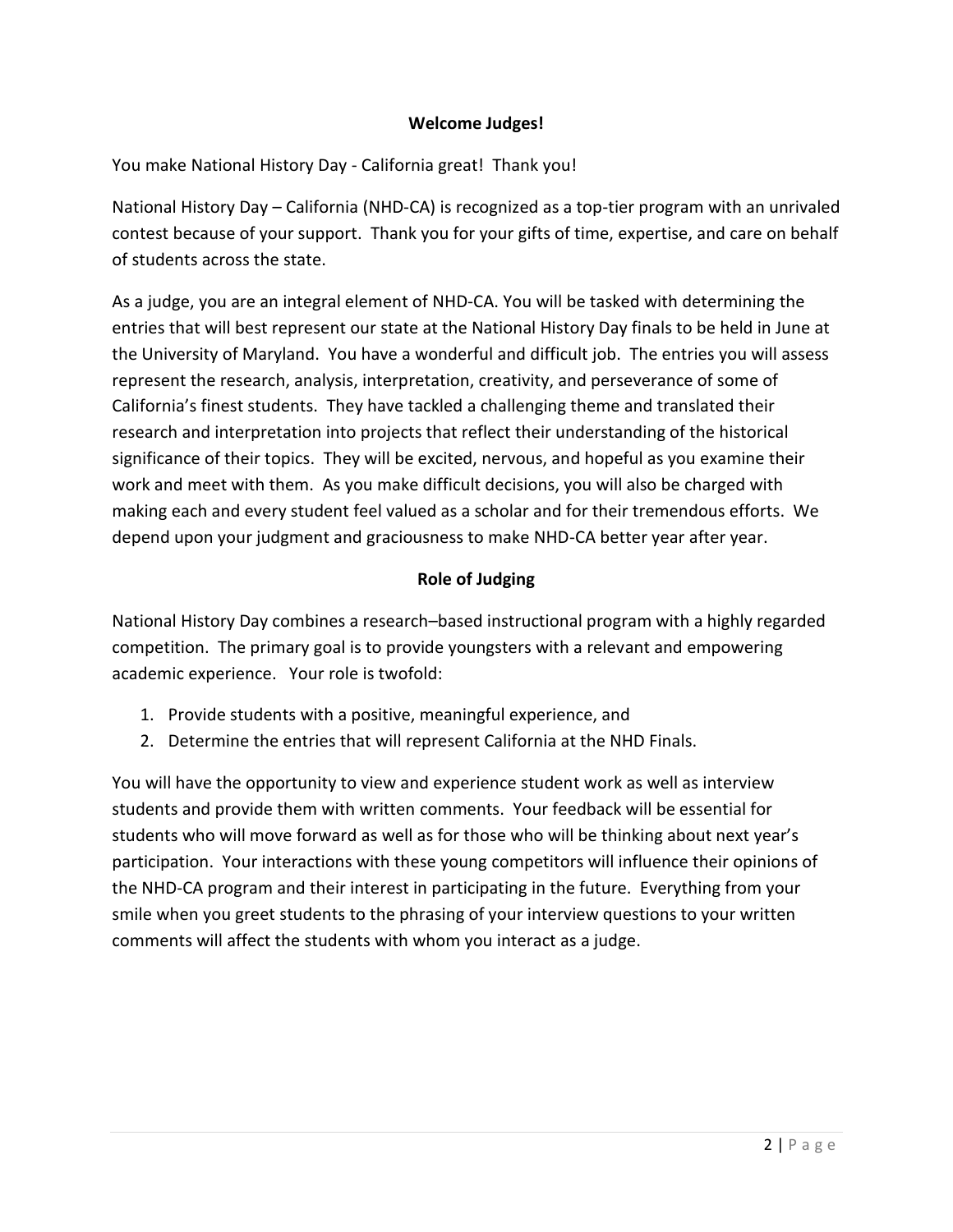## **THE PROCESS OF JUDGING – BEFORE YOU EVALUATE ENTRIES**

- <span id="page-3-0"></span>1. **Materials Review:** Prior to the contest carefully review all materials provided by NHD-CA. Materials include this handbook, the theme description, and rules relative to the category you will be judging.
- 2. **Judge Orientation:** Attend the MANDATORY Judges' Orientation held at the contest venue prior to the day's judging. You will receive necessary materials, your judging assignment, and any last-minute updates.
- 3. **Consensus Judging:** You are part of a team of judges assigned to a set of entries. Instead of using a numerical scoring system, you will use a rubric on which you can identify areas of strength and growth in addition to writing comments that will be helpful to the student(s). After viewing all the entries in your set, you will collectively determine which are the strongest. It is important that your rubric rankings reflect your decisions. Some teams use two members to focus on Historical Quality as this comprises 60% of the overall ranking.
- 4. **Time Management:** Entries are scheduled at specific time intervals. You are responsible for maintaining the event flow as your actions affect judging teams that follow you. We support you with stopwatches as needed and have Judge Captains to keep Judge Teams moving.

## **THE PROCESS OF JUDGING – WHEN THE STUDENTS ARRIVE**

- <span id="page-3-1"></span>1. Smile and introduce yourselves to the students.
- 2. Read the Annotated Bibliography and Process Paper before viewing the entry.
- 3. After viewing the entry, ask the students some thoughtful questions about their projects, their research, what they learned, etc. This is an opportunity to confirm that students actually did the work and to provide students with a venue to highlight elements of their projects that may not have stood out to the judges initially.
- 4. Thank the students and dismiss them.
- <span id="page-3-2"></span>5. Jot down initial comments until it is time to address the next entry.

## **THE PROCESS OF JUDGING – WORKING TOWARD CONSENSUS**

- 1. After all entries have been viewed, return to the Judges Headquarters to discuss in private.
- 2. Suggestion: each judge identifies his/her "top" entries to determine the initial level of agreement.
- 3. With a focus on HISTORICAL QUALITY, determine which entries are the strongest.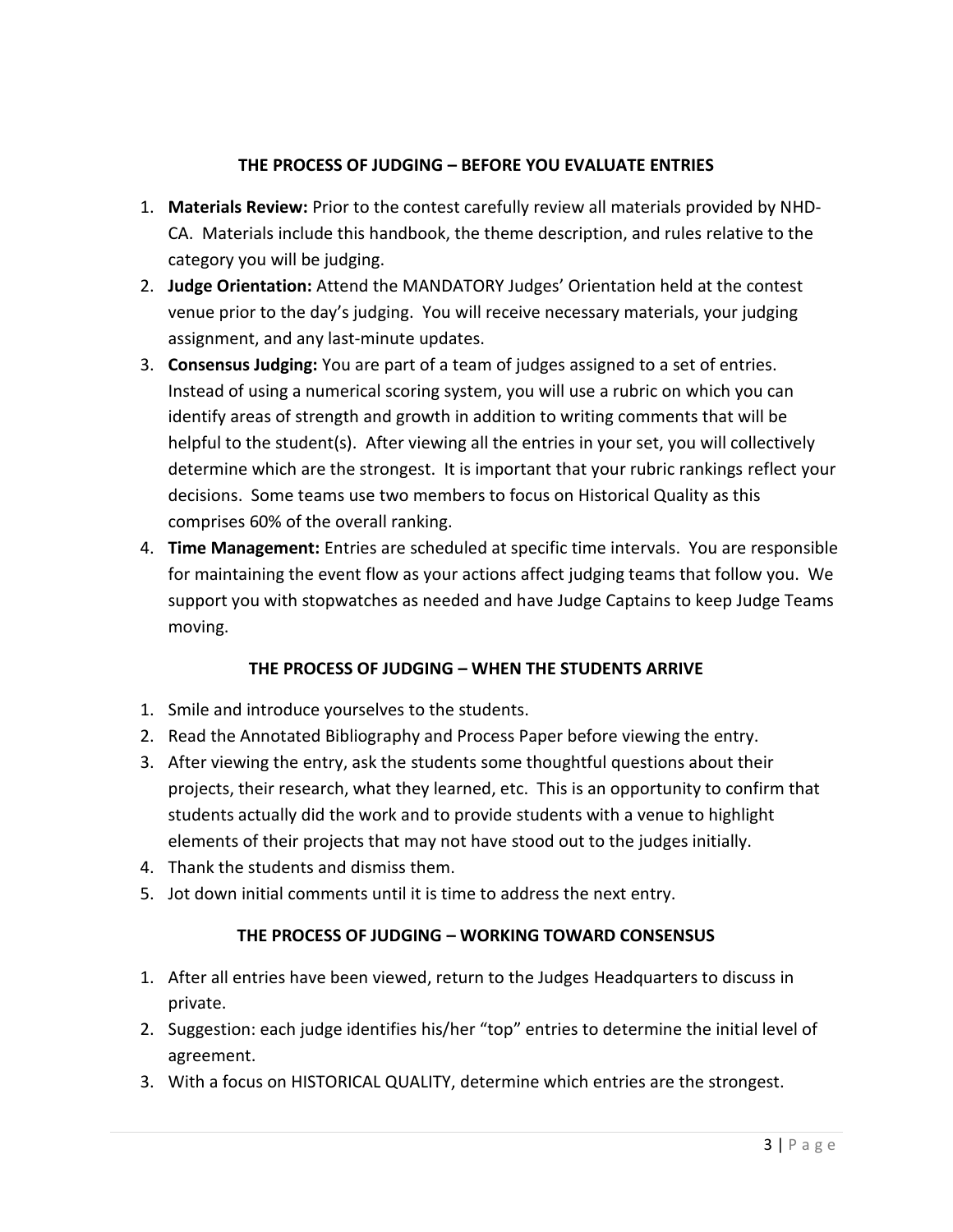- 4. Complete comments with an emphasis on positive, constructive, useful messages. Avoid "Great Job!" – it doesn't help a student know what s/he did well or how to improve.
- 5. Double-check that all rubric elements are completed, that your writing is clear and legible, and that all forms are turned in.

## **THE PROCESS OF JUDGING – WHAT YOU CAN EXPECT**

<span id="page-4-0"></span>**Required Materials:** Each entry must have a Title Page and an Annotated Bibliography. All but the Historical Paper category also require a Process Paper.

- *Title Page:* First page of written material. It includes ONLY name of student(s), entry number, division (i.e., Elementary, Junior, or Senior) and category (e.g., 2-D Display, Exhibit, Performance, etc.). In the Website category, the Title Page is the home page of the Website and may include navigation buttons in addition to the items already identified.
- *Annotated Bibliography:* This is the heart of the entry. The Annotated "Bib" is divided into Primary and Secondary Source categories and *may* be further divided by the types of documents (e.g., Magazines, Periodicals, Interviews, Images, Books, etc.). This document contains all the sources that were used in the development of the entry. This includes sources for oral interviews, visual materials, and video used in the project. Annotations briefly describe the source, how it was used in the creation of the project, and/or how it supported the student's understanding of the topic. Use of sources not included in the Annotated Bibliography is plagiarism – this will result in disqualification of the entry.
- *Process Paper:* Students respond to four questions in 500 words: 1) how they chose the topic, 2) how they conducted their research, 3) how they selected their category and created their project, and 4) how their project relates to the annual theme. **The Historical Paper category does not include a Process Paper.**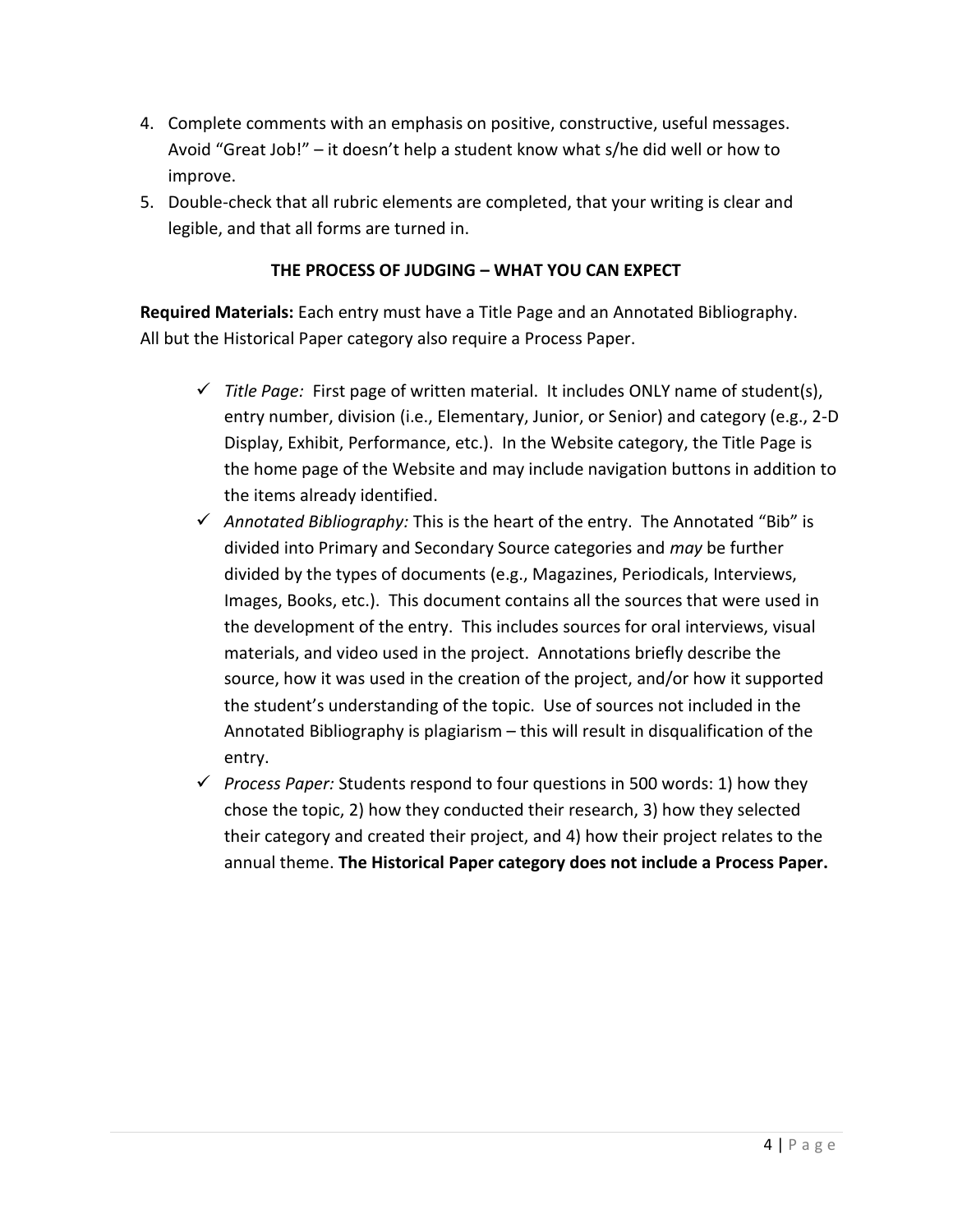## **EVALUATION CRITERIA**

<span id="page-5-0"></span>NHD-CA Entry Evaluation Forms align with those of National History Day and include seven columns to rate the elements related to Historical Quality, Relation to Theme, and Clarity of Presentation. Four columns include labeled headers with unlabeled columns in between.

*Superior* and *Excellent* marks generally apply to entry elements considered top half of the rating spectrum. *Very Good/Good* and *Average/Fair* marks apply to entry elements considered lower half.

## **Ratings Descriptions**

*Superior:* This entry element could not be improved upon in any way. While there nearly always are multiple ways an entry element can be approached, the element is addressed completely with the highest levels of scholarship, creativity, and craftsmanship (as appropriate). If advancing to the next level of competition, this entry element requires no additional consideration.

*Excellent:* This entry element reflects extraordinarily high quality scholarship, creativity, and craftsmanship (as appropriate). In a classroom setting, this element would receive the equivalent of a letter grade of "A." Any errors are minimal to the point of barely being noticed. This element may require minor improvements should the entry advance to the next level of competition.

*Very Good/Good:* This entry element reflects reasonably generally solid scholarship, creativity, and craftsmanship (as appropriate). Judges may notice gaps in research, somewhat distracting typographical, grammatical, and/or style errors. This entry element should undergo substantial improvement/correction should the entry advance to the next level of competition.

*Average/Fair:* This entry element reflects significant challenges related to scholarship, creativity, and craftsmanship (as appropriate). Judges may notice frequent and/or distracting factual, typographical, grammatical, and/or style errors. Should the entry advance to the next level of competition, this element will need to be addressed and reworked.

## **RATINGS IN RELATION TO EVALUATION CRITERIA**

**Historical Quality:** This evaluation component reflects 60% of your assessment of the entry. An entry identified as *Superior in the Historical Quality* area reflects the following qualities:

- Historically accurate.
- Annotated Bibliography clearly identifies how all the sources supported understanding the topic.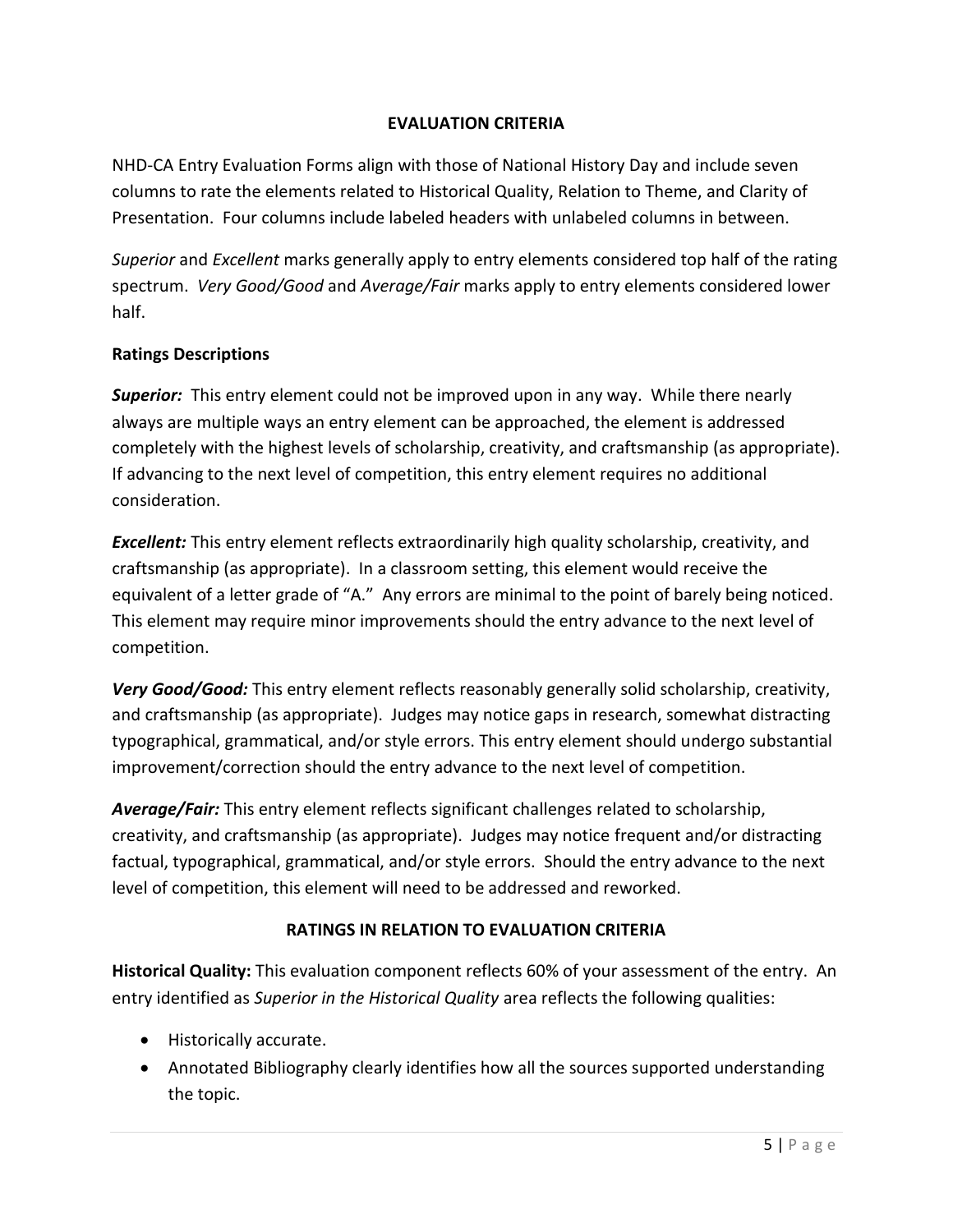- Entry reflects analysis, interpretation, and development of a conclusion. It includes a thesis statement. It goes beyond a report of information or a description of the topic.
- Entry places the topic in proper historical context and reflects an understanding of the significance of the context for the topic.
- To the extent possible, the entry reflects wide research and use of primary sources.
- Entry provides evidence of balanced research and the corresponding understanding that multiple perspectives exist on historical topics. Entry additionally provides evidence of research sufficient to corroborate other sources.

**Adherence to Theme:** This evaluation component reflects 20% of your assessment of the entry. An entry identified as *Superior in the Adherence to Theme* area reflects the following qualities:

- Clear demonstration of the relationship between the topic and the annual theme.
- Integration of the connection of the theme and the topic into the project itself.
- Clear explanation/demonstration of the historical significance of the topic.

**Clarity of Presentation:** This evaluation component reflects 20% of your assessment of the entry. An entry identified as *Superior in the Clarity of Presentation* area reflects the following qualities:

- Well and thoughtfully organized and crafted.
- Creative and original.
- Free of distracting errors.

## **RULE INFRACTIONS**

<span id="page-6-1"></span><span id="page-6-0"></span>Specific rules apply to each entry category. Judges are expected to know the rules for their categories. Teammates and Judge Captains are additional resources when considering possible rules infractions. In the event of a possible rule infraction, please alert your co-judge(s) to discuss it (NOT IN THE PRESENCE OF STUDENTS). If you believe the infraction requires a scoring markdown, please explain the infraction in your comments on the evaluation sheet. Plagiarism, use of another entry as one's own, and/or use of a previous year's project are the only three infractions that result in disqualification. These must be confirmed by the Judge Captain. Minor rules infractions are worth noting in your written comments as areas for students to improve.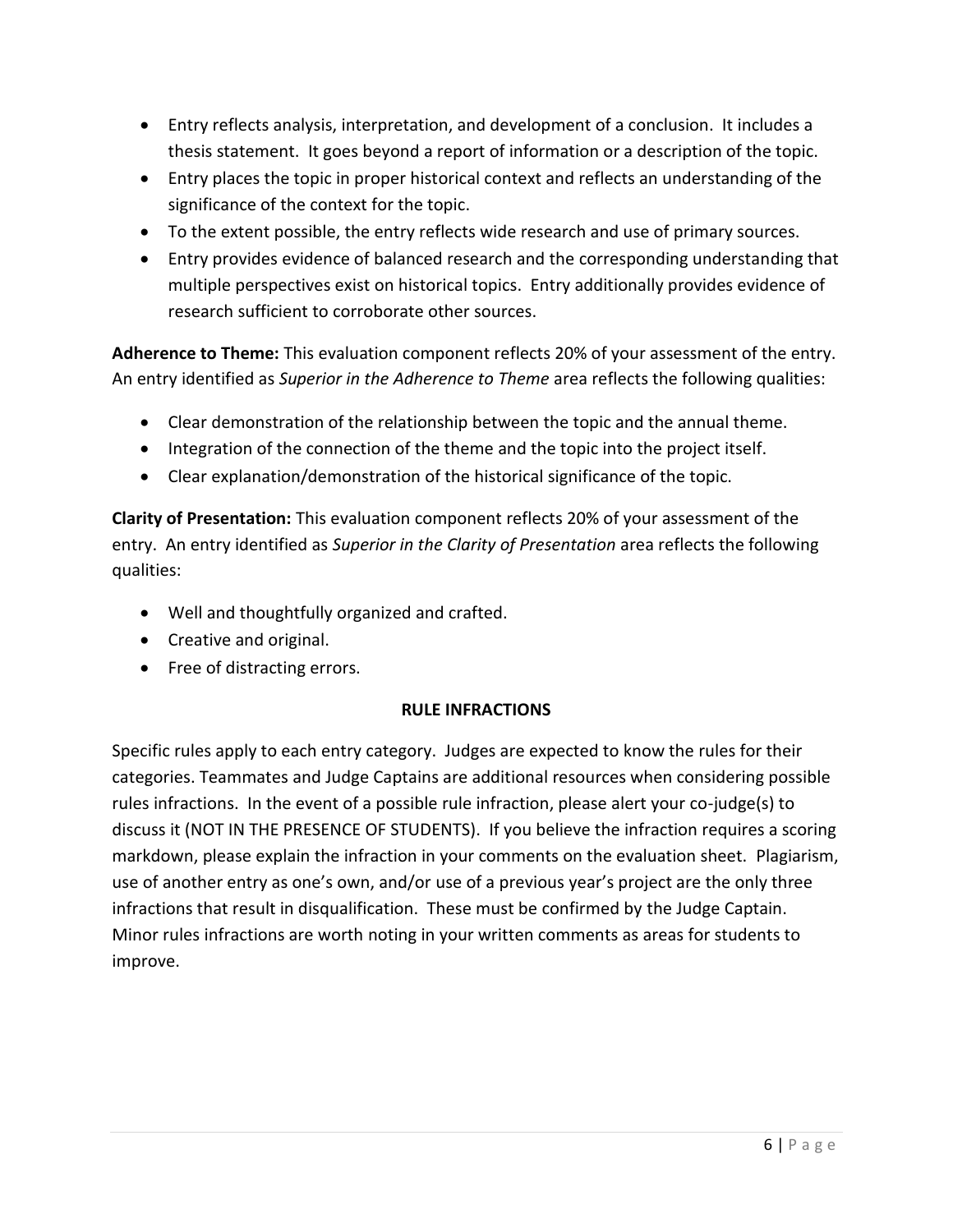## **STUDENT INTERVIEWS**

Following the review of each entry and its associated materials, judges conduct short (5 minute) interviews with students regarding their work. This is an opportunity to ask questions that help clarify your understanding of the project, to confirm students' understandings of their research and project development, and to provide students with a forum to highlight key elements of their work. A few thoughts to keep in mind when conducting the interview:

- 1. This is an unscored element of the judging process the entry must be able to stand on its own without additional explanation.
- 2. Students may arrive at different conclusions than yours on the same issue the focus is on the *students'* research, understanding, interpretation, and project development.
- 3. Interview time is short and students/spectators pay attention to your consistency consider a small handful of "hip pocket" questions to ask – samples follow:
	- a. How did you choose this topic?
	- b. What source did you find most important, and why?
	- c. How did you go about your research process?
	- d. What are some of the most important things you learned?
	- e. What did you find most rewarding/challenging?

The interview is your opportunity to leave students with a positive NHD-CA experience. The following "do's" and "don'ts" are of special service at this point in judging:

- 1. DO smile and help students feel comfortable.
- 2. If one student in a group dominates during the interview, DO direct questions at other members to provide equal opportunity to respond.
- 3. DO provide compliments and a sense of appreciation for the students' hard work and effort.
- 4. DON'T lecture or chastise the students. Today, they are the experts.
- 5. DON'T criticize, make negative comments, or ask questions with negative presuppositions (e.g., "Why didn't you examine the following source?").
- 6. DO thank the students but DON'T indicate in any manner how students appear to have performed relative to others or about the possibility of them advancing to the next level of competition.

## **COMING TO CONSENSUS**

<span id="page-7-0"></span>After viewing all the entries in your set, your team will determine the entries that will advance to the next level of competition. Many teams begin by identifying the entries that stand out as the best. Your conversation will focus on ranking the entries with number 1 being the top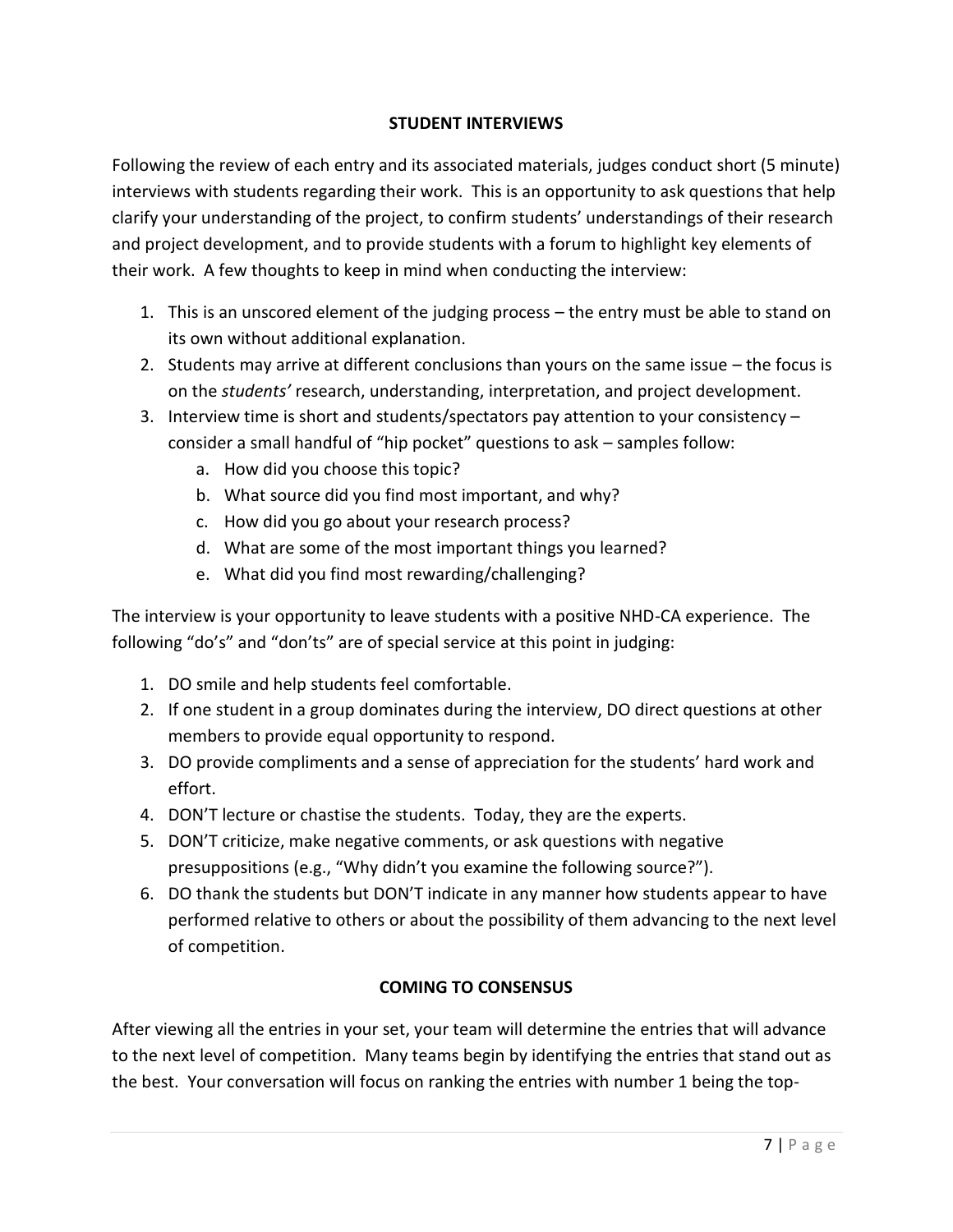ranked entry in your set. Be sure to rank all entries you have judged. Judging is complete when the Consensus Form has been signed by all judges and the Judge Captain.

## **UPON COMPLETION**

<span id="page-8-0"></span>Your rankings are confidential. Many people at the competition would love to catch any hint of your opinion of students' projects. **DO NOT DISCUSS STUDENT WORK OUTSIDE THE JUDGES' HEADQUARTERS**. Students will receive their evaluation sheets upon the conclusion of the competition.

## **FINAL THOUGHTS**

<span id="page-8-1"></span>Most students will not advance to the next level of competition. *YOU are their NHD experience.* This is your opportunity to share how much you value the efforts and work of these budding scholars. They will read and reread your written comments – and will take them to heart. They will hang on every question you ask and comment you make. We trust you to keep in mind the ages of these youngsters and trust that you are here to support them. As keepers of this trust, *we cannot thank you enough!*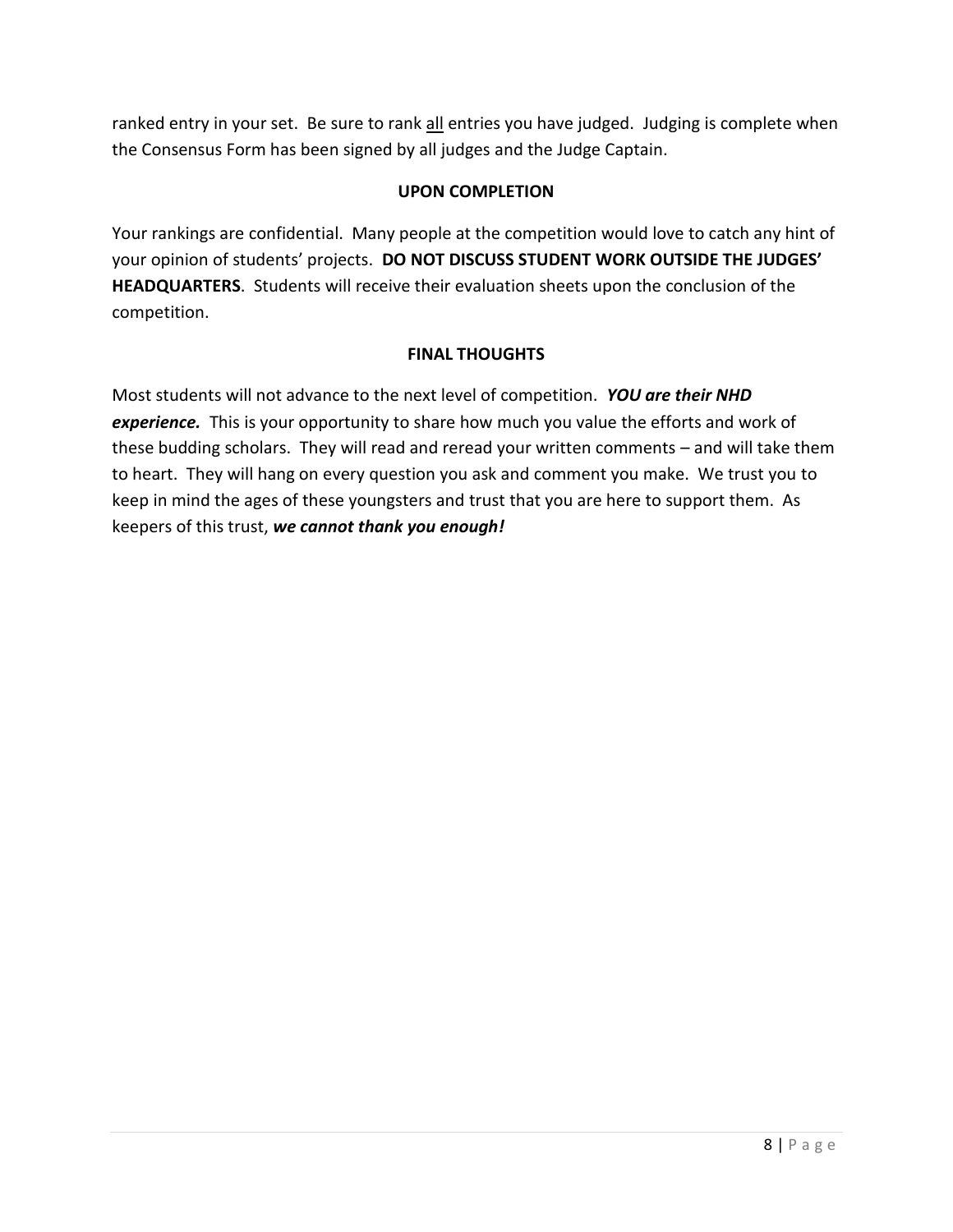## <span id="page-9-1"></span>**NHD – CALIFORNIA RULES FOR JUDGES: RULES FOR ALL CATEGORIES**

<span id="page-9-0"></span>NHD-CA rules are aligned with those of the National History Day program. The following rules apply to every category. Participation in NHD-CA requires adherence to each of the following rules.

**Rule 1: Annual Theme:** Entries must relate clearly to the annual theme and explain the topic's significance in history.

**Rule 2: Contest Participation:** Students may participate in the research, preparation, and presentation of only one entry each year. They may share research only with up to four other students who are fellow participants in their group entry. They may not create a common pool of research from which several entries are created.

**Rule 3: Individual or Group Entries:** A paper, individual exhibit, individual performance, individual Website, individual documentary, or individual 2-D display must be the work of only one student. A group exhibit, group performance, group Website, group documentary, of group 2-D display must be the work of 2 to 5 students. All students in a group entry must be involved in the research and interpretation of the group's topic.

**Rule 4: Development Requirements:** Entries submitted for competition must be original and have been researched and developed in the current contest year. *Revising or reusing an entry from a previous year will result in disqualification.* The year begins each June, following the national contest and the announcement of the new theme.

**Rule 5: Construction of Entry:** Students are responsible for the research, design, and creation of their own entry. They may receive help and advice from teachers and parents on the mechanical aspects of creating the entry.

They may have help typing their paper and other written materials.

They may seek guidance from their teachers as they research and analyze materials, but all conclusions must be their own.

They may have photographs and slides commercially developed.

For their safety, students may have reasonable adult assistance operating machinery or equipment (e.g., power saw to cut out a prop). If the project requires extensive direct adult assistance, students are advised to consider another category that fits with what they can safely do themselves.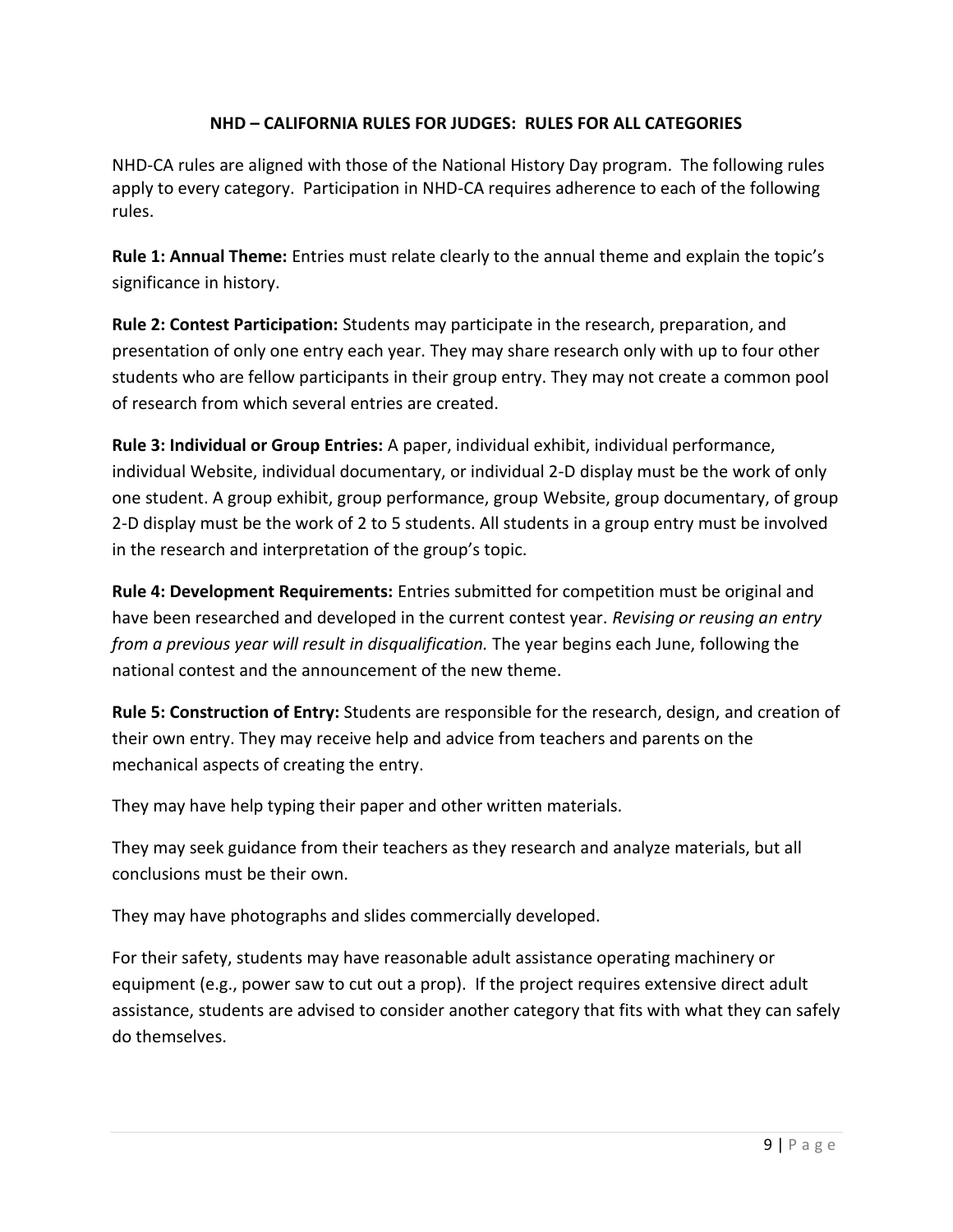**Rule 6: Contest Day Set-up:** Students are responsible for setting up their own exhibits, equipment, or props at the contest. They may have reasonable help carrying them, but set-up must be completed by students associated with the project.

**Rule 7: Equipment/Supplies:** Students are responsible for supplying all props and equipment at each level of competition. Laptop computers and monitors or screens are available at the State Finals for the documentary category. Internet access and computers are available for Website entry interviews. Tables are provided for exhibits and 2-D displays. Students provide any and all other supplies and equipment necessary for presenting their NHD-CA entry.

**Rule 8: Discussion with Judges:** Students should be prepared to respond to judges' questions about the content and development of the entry. They will not give a formal, prepared introduction, narration, or conclusion. Judges' questions guide the interview. The entry should be able to stand on its own without any additional comments from the student(s). They should be prepared to explain the design, research, and creation of their entry if questioned. Judges need to know that the entry is the result of the student's own work.

**Rule 9: Costumes:** Only participants in the performance category may wear costumes related to the focus of their entry.

**Rule 10: Prohibited Materials:** Items potentially dangerous in any way—such as weapons, firearms, animals, organisms, plants, etc. - are strictly prohibited. Such items will be confiscated by security personnel or contest officials and *may* result in disqualification. Replicas of such items that are obviously not real are permissible. Any questions about this should be directed to the Judge Captain.

**Rule 11: Title:** Each entry must have a title that is clearly visible on all written materials.

**Rule 12: Written Material:** Each entry must include the following written material *in the order presented below*:

Title page as described in Rule 13

Process paper as described in Rule 14 (process papers are not part of Historical Paper entries)

Annotated bibliography as described in Rule 15

These materials must be typed or neatly printed on plain white paper, and stapled together in the top left corner. Materials may not be enclosed in a cover or binder. Students must provide four copies of these materials, except in the Historical Paper and Website categories. Students submitting Website entries must integrate these required "written" materials into the site. Historical Paper entries include the title page and annotated bibliography only. These entries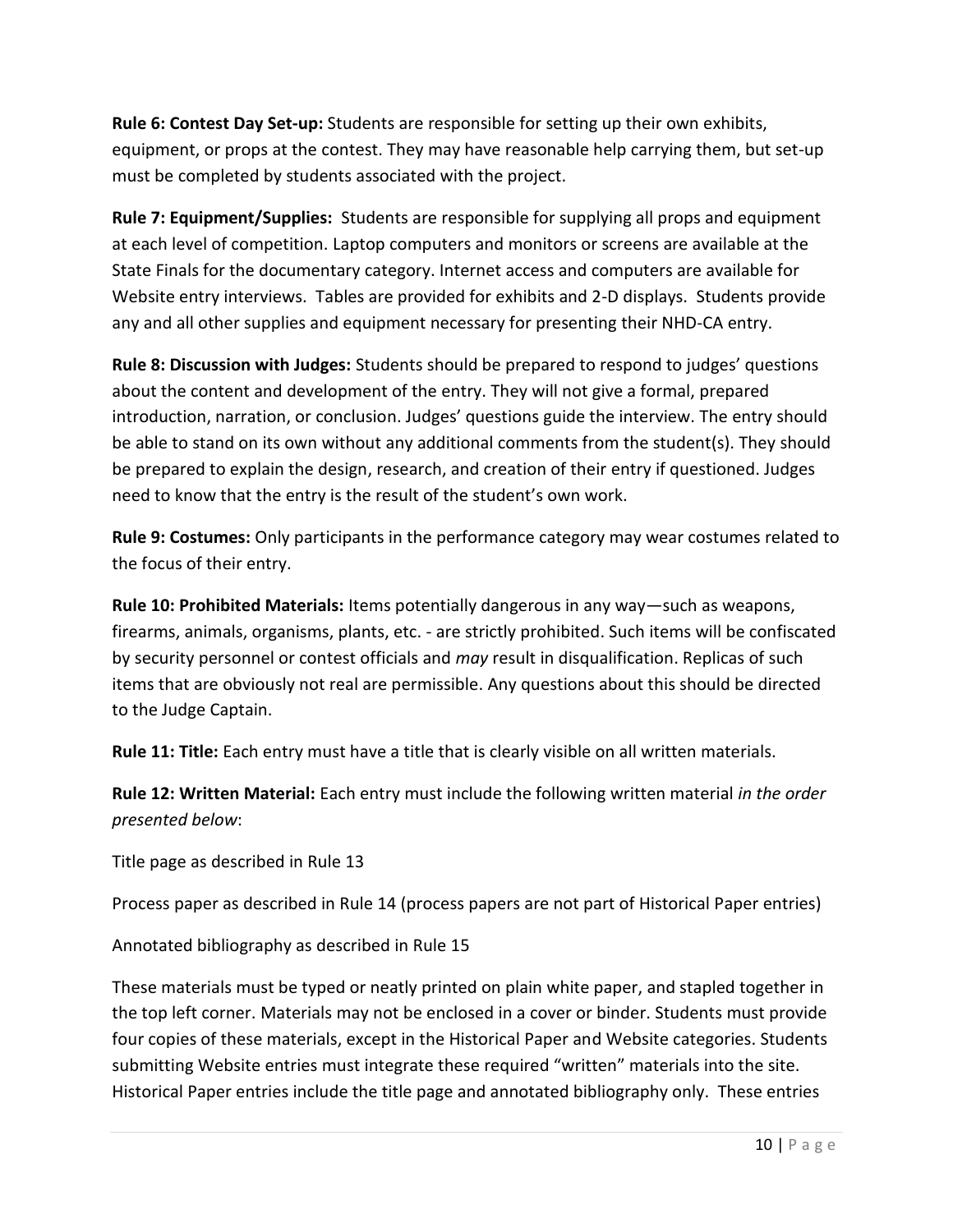are submitted electronically – a paper copy is recommended but not required in the Paper category.

**Rule 13: Title Page:** A title page is required as the first page of written material in every category. The title page must include only the title of the entry, student name(s), and the contest division and category in which the student(s) is/are entered. The home page of Website entries may serve as the title page – in this case, navigation buttons, images, music, etc. are acceptable.

**Rule 14: Process Paper:** All categories except Historical Paper must include a process paper with the entry. It must describe in 500 words or less how the student(s) conducted their research and created the entry. The process paper must include four sections that explain:

- 1. How they chose the topic
- 2. How they conducted the research
- 3. How they selected the presentation category and created the project, and
- 4. How the project relates to the NHD theme

**Rule 15: Annotated Bibliography:** An annotated bibliography is required for all categories. Students are required to separate the bibliography into primary and secondary sources. They list only those sources that contributed to the development of the entry. They likely will include fewer sources than they actually used. Sources of visual materials and oral interviews must be included. The annotations for each source must explain how they used the source and how it helped them understand their topics. Annotations of Websites should describe who sponsors the site.

**Rule 16: MLA and Turabian Style:** Formatting and style conventions for written materials including citations and bibliographic references must follow the principles in a recent edition of one of the following style guides:

- 1. Kate L. Turabian, *A Manual for Writers of Term Papers, Theses, and Dissertations*
- 2. Joseph Gibaldi, *MLA Handbook for Writers of Research Papers*

Regardless of which manual or style convention used, the style must be consistent throughout all written material.

**Rule 17: Plagiarism:** Students must acknowledge in their annotated bibliography all sources used in their entries. *Failure to credit sources is plagiarism and will result in disqualification.*

**Rule 18: Registration:** Students have to meet registration deadlines and procedures established by the contest coordinator at each level of competition in order to participate. NHD-CA uses an online registration system.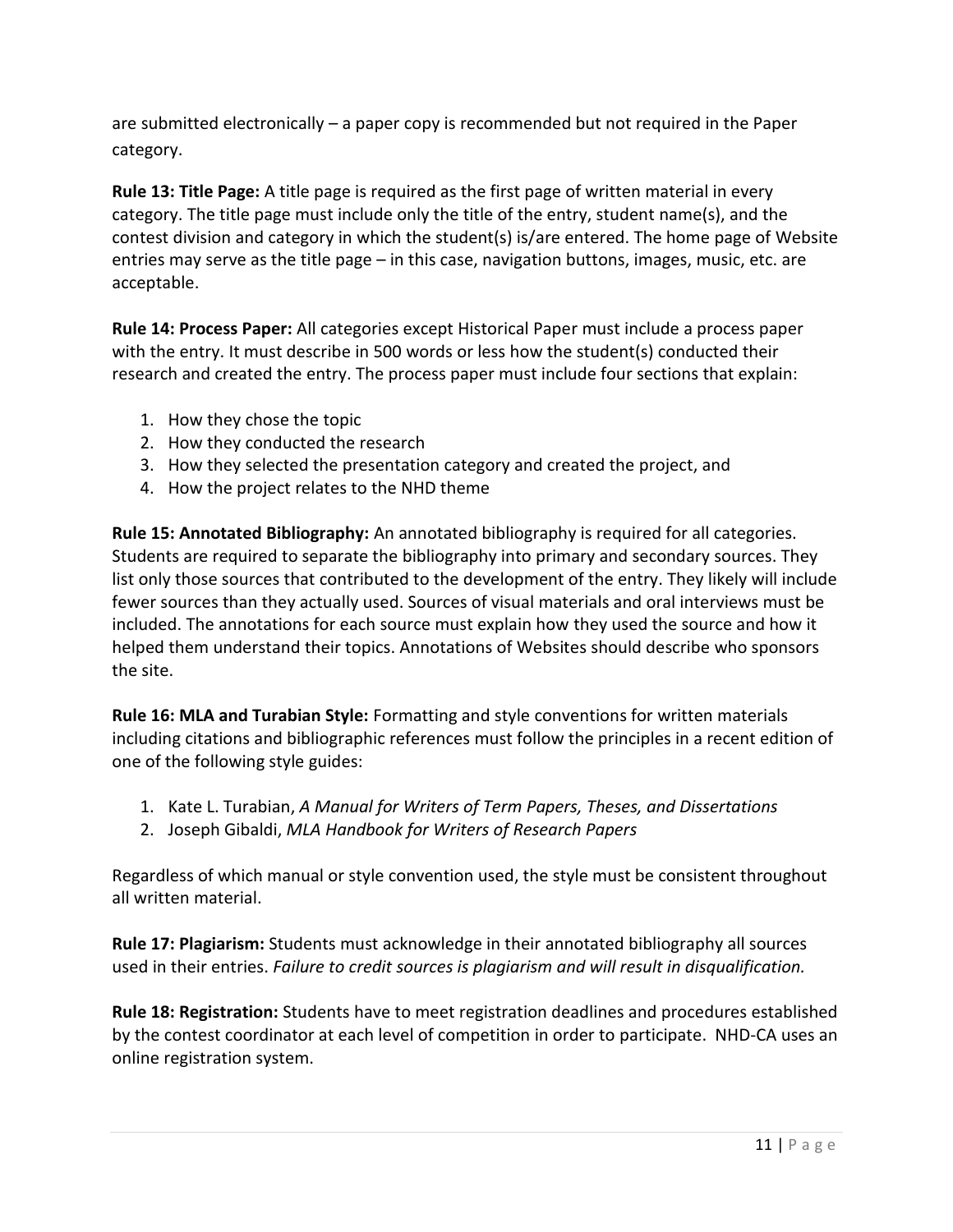**Rule 19: Attendance at the State Finals**: All individual competitors and group members must register and be present at the state contest to be eligible for entry evaluation. This rule also applies as students advance to the National Finals.

**Rule 20: Sharing Entries:** Registration in the NHD-CA State Finals indicates that students grant permission for contest officials to duplicate, publish, distribute, and/or display their work to support program growth and excellence in California.

## **RULE VIOLATIONS AND DISQUALIFICATION**

<span id="page-12-0"></span>Most rule violations will not result in the disqualification of a NHD-CA entry. However, three rule violations will result in disqualification of an entry:

- 1. Plagiarism
- 2. Use of another entry as one's own, and/or
- 3. Reuse of an entry from a previous year

All other rule violations are factored into the judging process. The violation is weighed against the quality of the entry and the significance of the violation. For example, omission of an annotated bibliography will result in an extremely low entry ranking while a process paper that is 10 words over the word limit is much less significant. Adhering to the rules makes one's entry a contender in a highly competitive contest.

Plagiarism is the use of another's text, ideas, or products in such a fashion that the text, ideas, or products appear to be one's own. When quoting or paraphrasing another's words or ideas, and/or using a photograph or other image created by someone else, students must cite the source where they use it (e.g., in footnotes) and include it in the annotated bibliography.

Many individuals mistakenly believe that the ability to pluck images and text from the Internet makes it legal. Easy access (or difficult access for that matter) does not equate legal copying and use. Students are expected to understand copyright provisions, cite sources appropriately, and secure written permission from the copyright owner(s) as needed.

United States Copyright Law protects original works such as writings, music, motion pictures, videos, photographs, and illustrations. In general, copyright law forbids the use of such material without the permission of the person or entity owning the copyright. If a student entry uses such materials, the student is responsible for providing appropriate citations and securing written permission from the copyright owner.

However, students may make "fair use" of copyrighted materials for the purposes of criticism, scholarship, or research. To determine whether the use of copyrighted material is a "fair use" requires the weighing and balancing of various factors: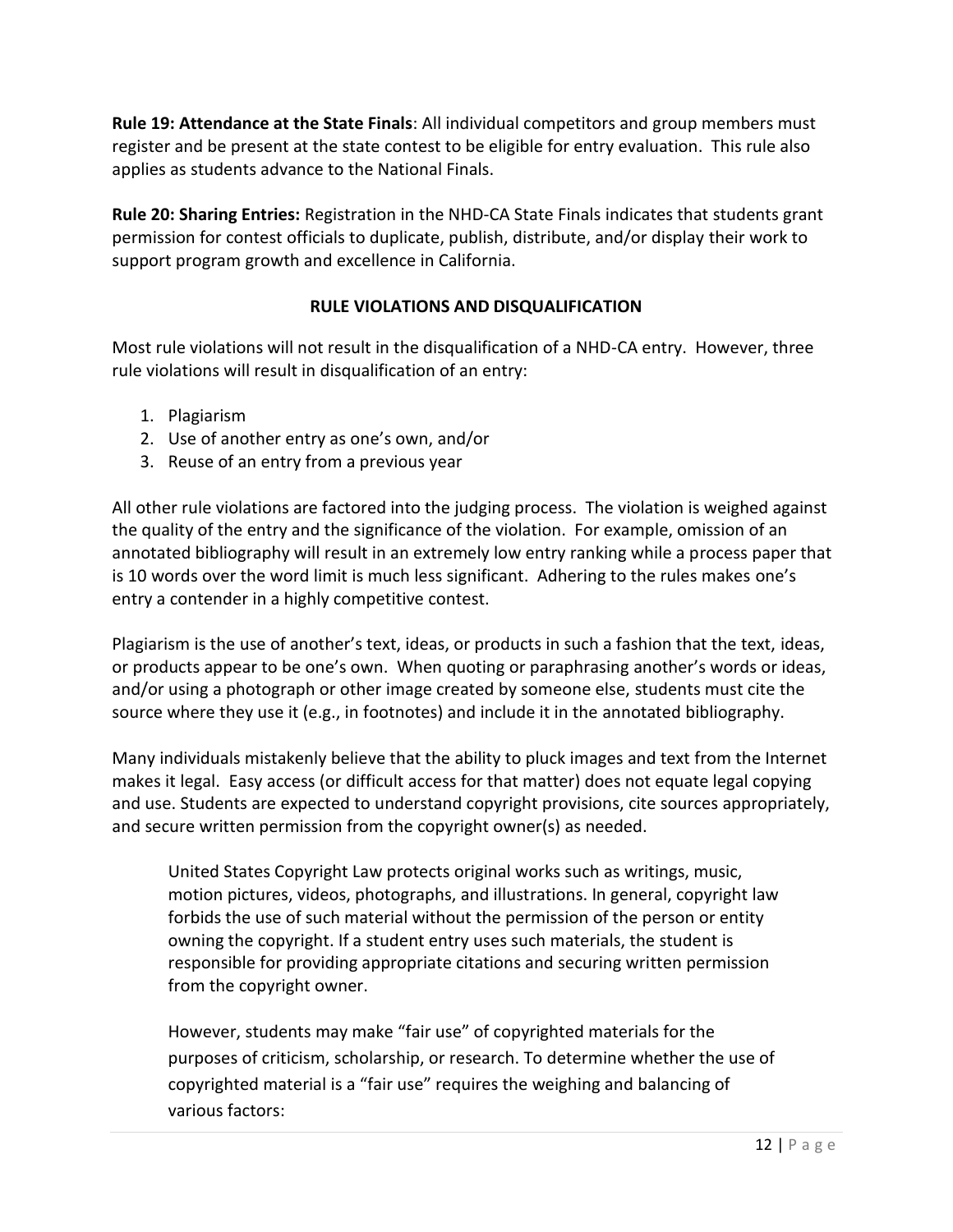- 1) the purpose and character of the use, including whether such use is of a commercial nature or is for nonprofit educational purposes;
- 2) the nature of the copyrighted work (creative works are afforded greater protection than factual works);
- 3) the amount and substantiality of the portion used in relation to the copyrighted work as a whole; and
- 4) the effect of the use upon the potential market for the value of the copyrighted work. The fact that a work is unpublished shall not itself bar a finding of "fair use" if such finding is made upon consideration of all the above factors.

### *U.S. Code Title 17, Section 107*

Legal analysis of "fair use" is complicated. Lack of clear precedents makes it extremely difficult to provide much advice beyond recommendations to limit the use of copyrighted material and/or obtain written permission from the owner(s) of the copyright(s).

### **STYLE PROTOCOLS AND CITATION SAMPLES**

<span id="page-13-0"></span>The samples below are based on the Turabian and MLA style guides. The source (e.g., book, periodical, online magazine, etc.) determines the specifics of the citation.

#### *MLA Style Citation Samples*

#### **Book by a Single Author (annotation included)**

Berkovits Gross, Elly. Elly: My True Story of the Holocaust. New York: Scholastic Inc., 2007. This

is the biography of a girl from Romania who was deported to a concentration camp at

15 years old. Her tale helped me to realize the danger that Irena experienced and the

horror she delivered her children from.

#### **Newspaper Article (unsigned)**

"Death of a President." Editorial. New York Times 20 Apr. 1984, late ed.: A18.

#### **Newspaper Article (signed)**

Barrow, Matthew. "Skipping School? Start Walking." Sacramento Bee. 13 Oct. 1999, California

final  $ed$ :  $A1+$ .

#### **Email Message**

Franson, Paul. "Resolving Game Disputes." E-mail to the author. 2 July 2007.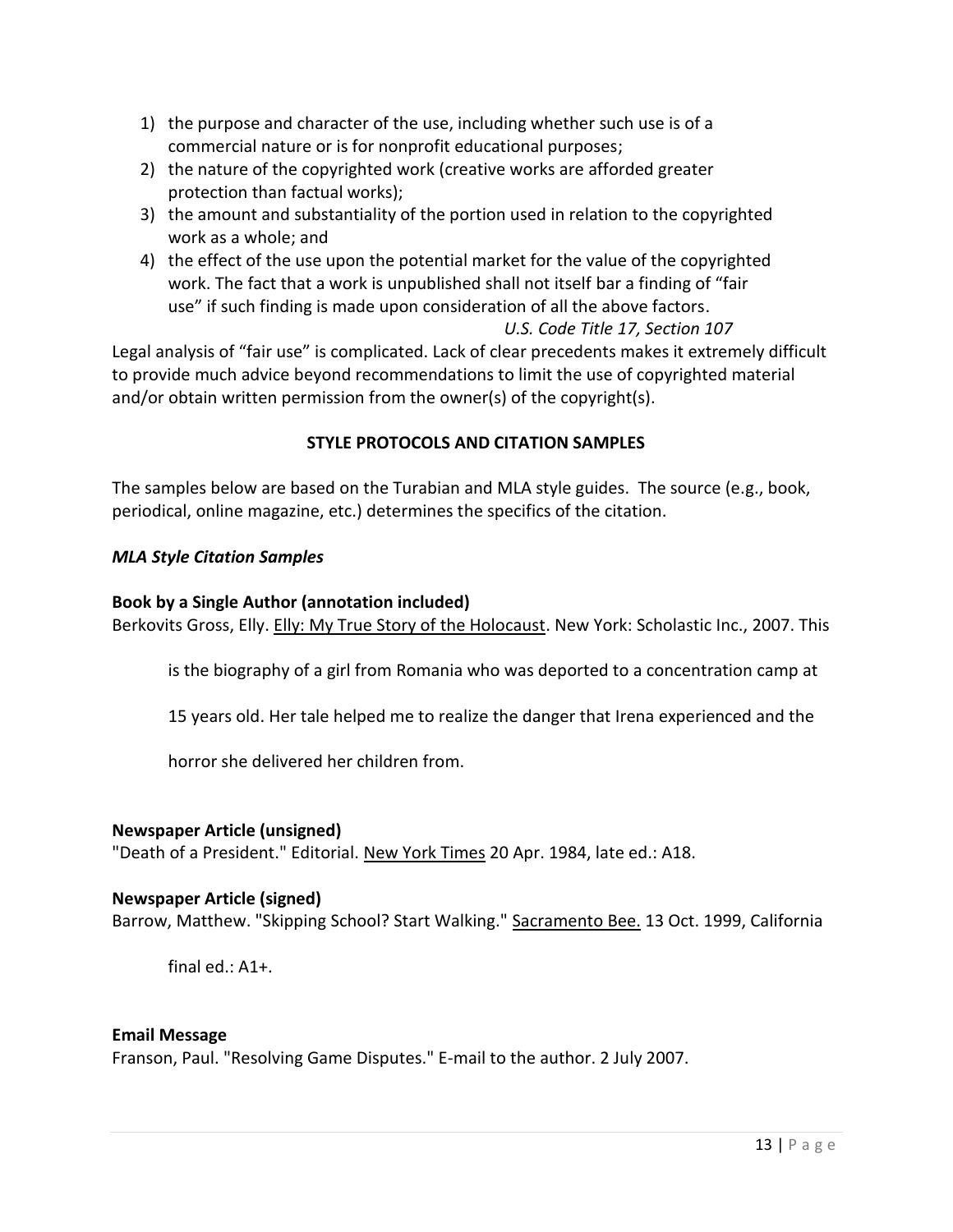#### *Turabian Style Citation Samples*

#### **Book by a Single Author (annotation included)**

Berkovitz Gross, Elly. *Elly: My True Story of the Holocaust*. New York: Scholastic, Inc., 2007. This is the biography of a girl from Romania who was deported to a concentration camp at 15 years old. Her tale helped me to realize the danger that Irena experienced and the horror she delivered her children from.

#### **Book Published Electronically**

Quinlan, Joseph P. *The Last Economic Superpower: The Retreat of Globalization, the End of American Dominance, and What We Can Do about It.* New YorK: McGraw-Hill, 2010. Accessed December 8, 2012. ProQuest Ebrary.

#### **Newspaper Article (unsigned)**

"Profile of Apple, Inc." *Silicon Valley Times*, 21 January 1999, sec. III, p. 5.

#### **Newspaper Article (signed)**

Dial, Mark. "Mule Deer Poised to Make a Comeback: Opponents Fear Ravaged Crops; Advocates Fear for the Deer." *New York Post*, 13 May 2001, sec. F, p. 1, 4.

#### **Email Message**

Artemis, Rebecca. "Mea Culpa: Citing Sources." Personal e-mail (12 Feb. 2004).

#### **Website**

Google. "Privacy Policy." Google Policies & Principles. Last modified July 27, 2012. Accessed January 3, 2013. http://www.google.com/policies/privacy/.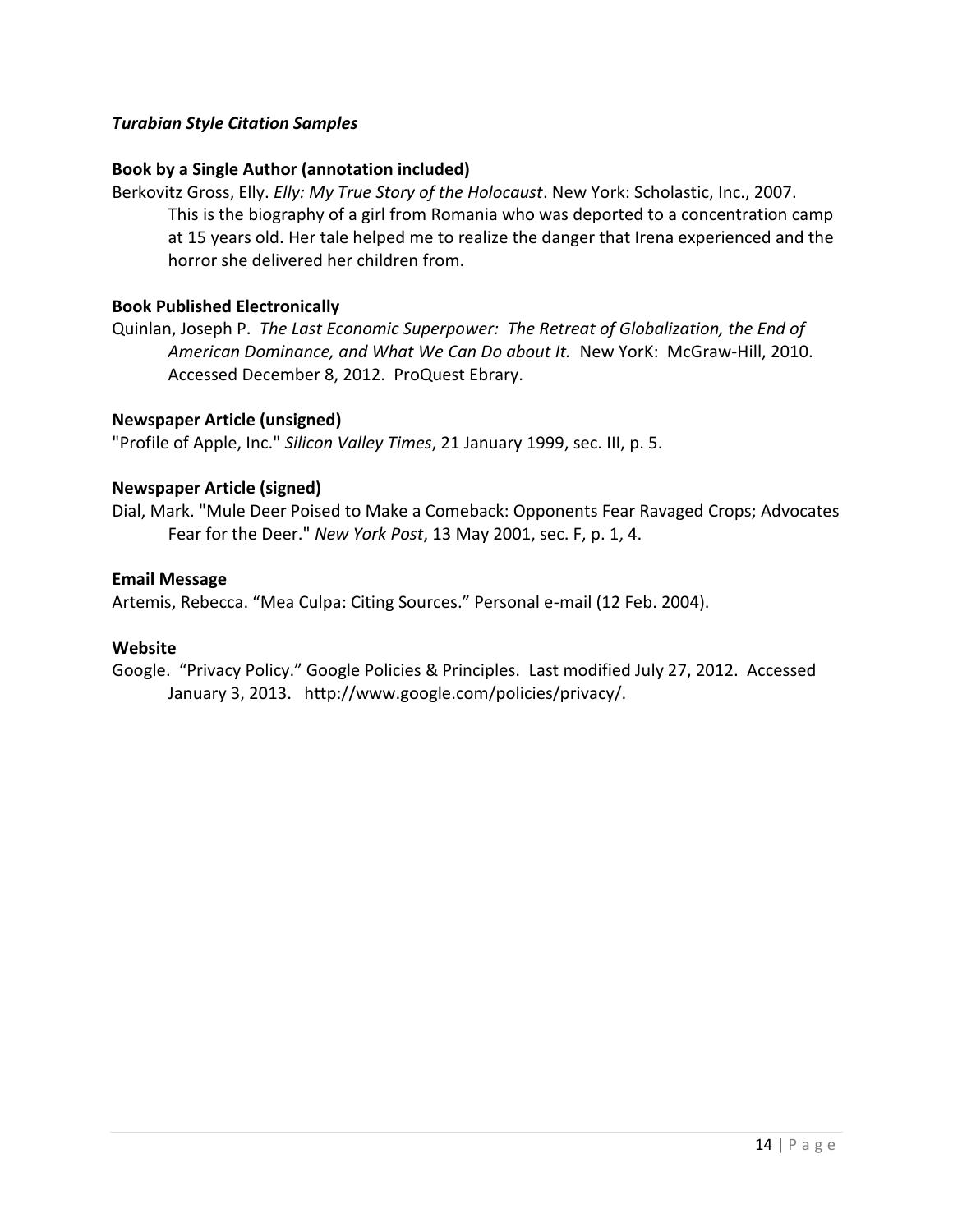## **CATEGORY RULES – HISTORICAL PAPER (HPA)**

<span id="page-15-0"></span>A paper is the traditional form of presenting historical research. Various types of creative writing (for example, fictional diaries, poems, etc.) are permitted, but must conform to all general and category rules. Historical Papers should be grammatically correct and well written.

Rules for All Categories apply to the Historical Paper category with the exception of Rule 14. Historical Paper entries do not require a process paper.

**Rule HPA-1: Length Requirements:** The text of historical papers must be no less than 1,500 and no more than 2,500 words in length. Each word or number in the text of the paper counts as one word. The 2,500-word limit does not apply to notes, annotated bibliography, illustration captions, and supplemental/appendix material. Appendix material must be referred to in the text of the paper. Extensive supplemental materials are inappropriate. Use of appendices should be very limited and may include photographs, maps, charts, and graphs, but no other supplemental materials. Transcripts, correspondence, questionnaires, and other sources should be cited in the annotated bibliography but not included as attachments to the paper.

**Rule HPA-2: Citations:** Citations—footnotes, endnotes, or internal documentation—are required. Citations are used to credit the sources of specific ideas as well as direct quotations. Please note that an extensively annotated footnote should not be used to get around the word limit.

**Rule HPA-3: Preparation Requirement:** Papers must be typed, computer printed, or legibly handwritten in ink on plain, white 8.5 x 11-inch paper with 1-inch margins on all sides. Pages must be numbered consecutively beginning with the first page following the title page (do not number the title page), and double-spaced with writing on one side and with no more than 12 characters per inch or no less than 10-point type.

**Rule HPA-4: Entry Submission:** (Description of the online submission process) *It is recommended that students bring a hard copy of their final Historical Paper (*stapled in the top left corner and **not** enclosed in any cover or binder) *to the competition.*

#### **Historical Paper Checklist**

- $\checkmark$  1,500 2,500 words, excluding notes, annotated bibliography, and title page
- $\checkmark$  Title page includes title of entry, name, division (Junior or Senior), and category (Historical Paper) only
- $\checkmark$  Annotated bibliography, separated into primary and secondary sources
- $\checkmark$  Clearly links topic to theme and demonstrates exploration of the entire theme
- $\checkmark$  Demonstrates significance of topic in history
- $\checkmark$  Citations provided within the body of the paper
- $\checkmark$  Submitted via e-mail by established contest deadline
- $\checkmark$  Demonstrates wide and balanced research and use of primary sources
- $\checkmark$  Historically accurate
- $\checkmark$  Shows interpretation and analysis
- $\checkmark$  Places topic in historical context
- $\checkmark$  Presentation of topic is creative, original, and well organized
- <span id="page-15-1"></span> $\checkmark$  Has followed copyright laws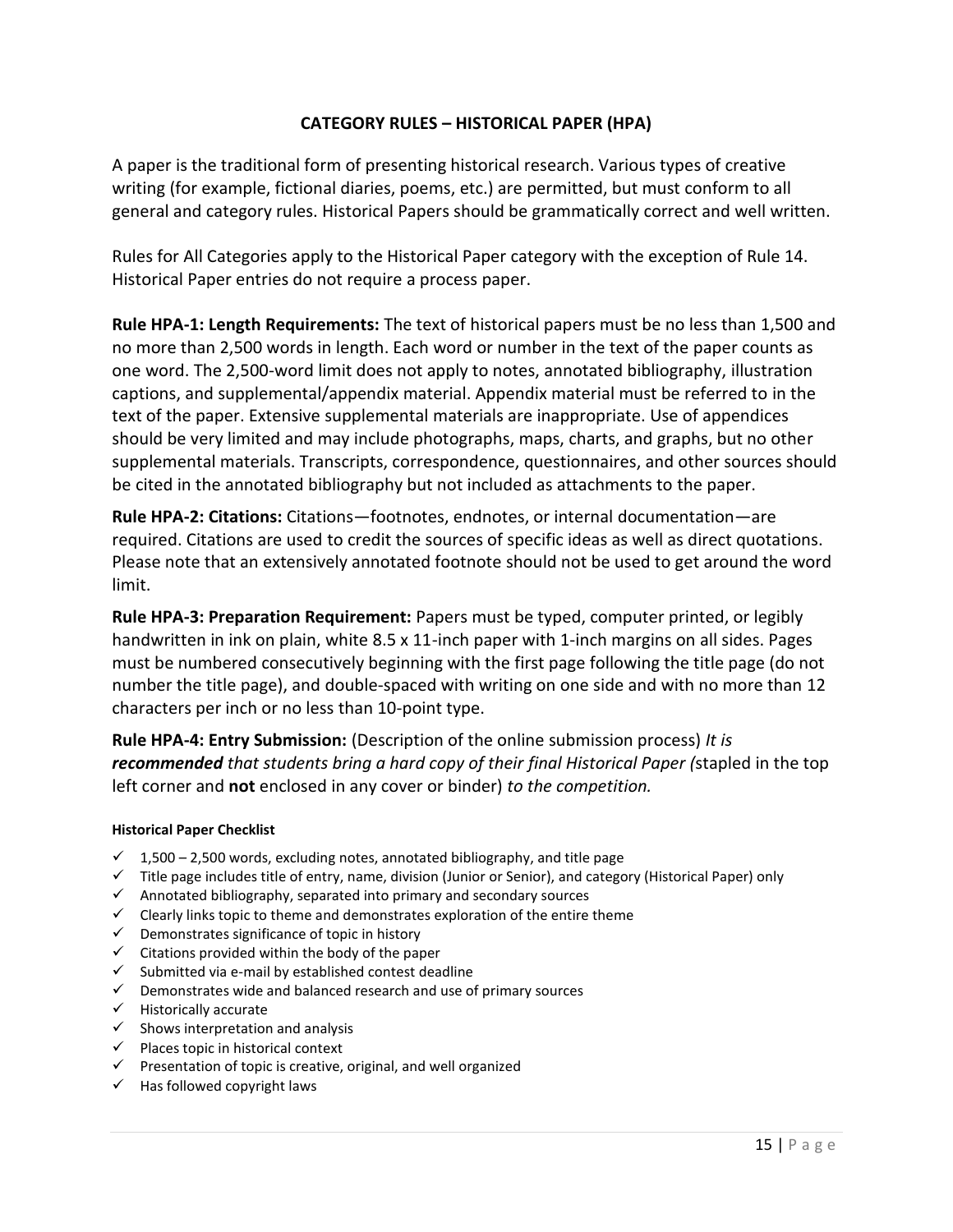## **CATEGORY RULES – INDIVIDUAL AND GROUP EXHIBIT (EXH)**

Individual Exhibits are judged alongside other Individual Exhibits within the same grade-span division as are Group Exhibits.

An exhibit is a visual representation of student research and interpretation of the topic's significance in history, much like a *small museum exhibit*. The analysis and interpretation of the topic must be clear and evident to the viewer. Labels and captions should be used creatively with visual images and objects to enhance the message of the exhibit.

In addition to the rules below, Rules for All Categories apply to exhibits.

**Rule EXH-1: Size Requirements:** The overall size of an exhibit when displayed for judging must be no larger than 40 inches wide, 30 inches deep, and 6 feet high. Measurement of the exhibit does not include the table on which it rests; however, it would include any stand created by the student(s) along with any table drapes. Circular or rotating exhibits or those meant to be viewed from all sides must be no more than 30 inches in diameter. (See diagram below.)

**Rule EXH-2: Media Devices:** Media devices (e.g., DVD players, projectors, video monitors, and computers) used in an exhibit must not run for more than a total of 3 minutes and are subject to the 500-word limit (Rule EX3). Viewers and judges must be able to control media devices. Any media devices must fit within the size limits of the exhibit. Any media devices used should be integral to the exhibit—not methods to bypass the prohibition against live student involvement. For example, a brief excerpt from a taped student-conducted oral interview or a dramatic reading is appropriate, but taped commentary or analysis is inappropriate.

**Rule EXH-3: Word Limit:** A 500-word limit applies to all text created by the student that appears on, or as part of, an exhibit entry. This includes the text they write for titles, subtitles, captions, graphs, timelines, media devices (e.g., video, slides, computer files), or supplemental materials (e.g., photo albums, scrapbooks, etc.) where they use their own words. Brief citations crediting the sources of illustrations or quotations included on the exhibit *do not count* toward the 500-word limit.

*NOTE: A date counts as one word, while each word in a name is individually counted. For example, January 1, 1900 counts as one word, but John Quincy Adams counts as three. Words such as "a," "the," and "of" are counted as one word each.*

*NOTE: Be careful that the message is clear and contained on the exhibit itself. Extensive supplemental material is inappropriate. For example, oral history transcripts, correspondence between you and experts, questionnaires, and other primary or secondary materials used as sources should be cited in the bibliography but not included as attachments to the bibliography or exhibit.*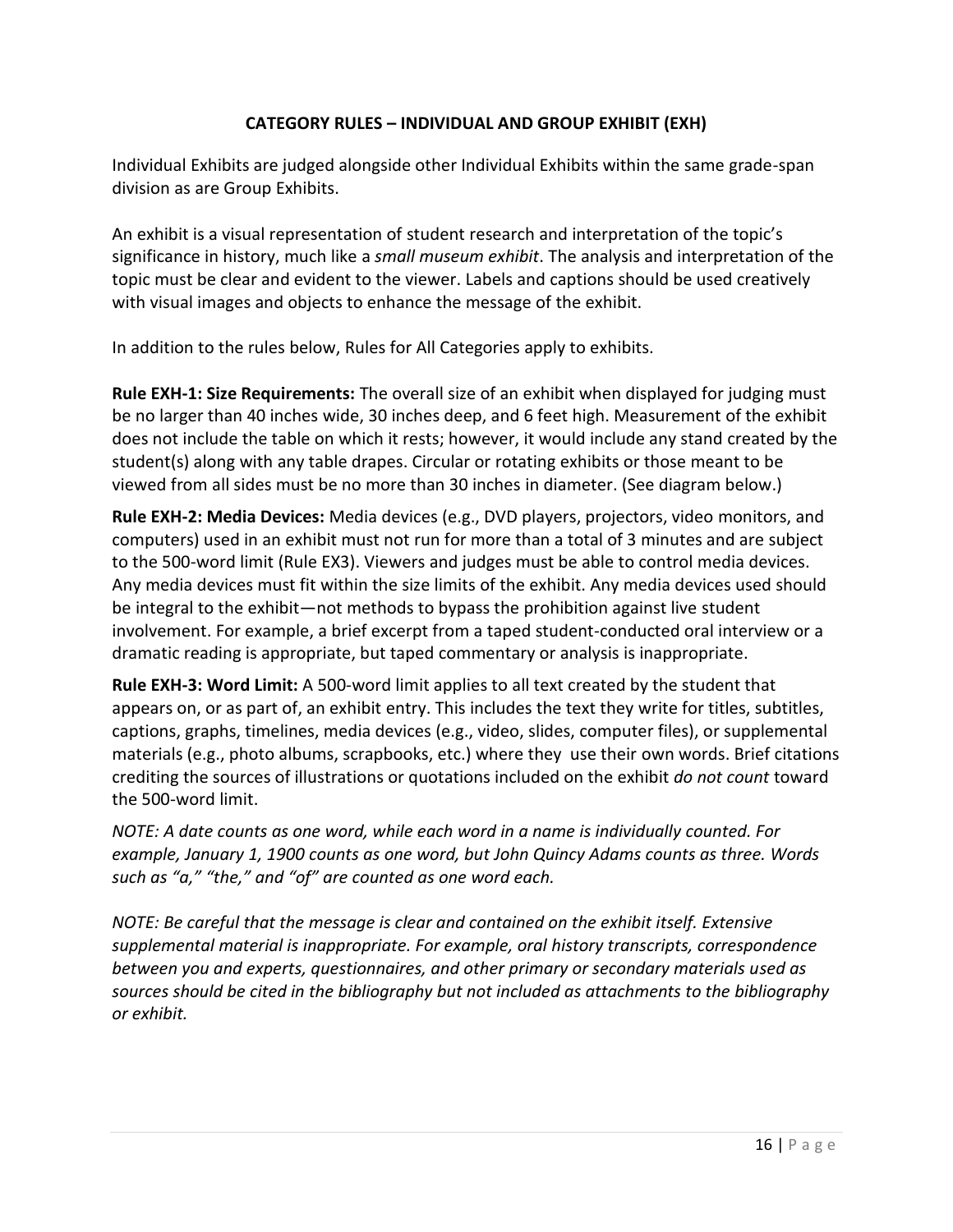

### **Exhibit Checklist**

- $\checkmark$  No larger than 40 inches wide, 30 inches deep, and 72 inches high when displayed
- $\checkmark$  Clear and visible title
- $\checkmark$  Minimum of 4 copies of written materials:
	- o Title page with entry title, name(s), division (Junior or Senior), and category (Exhibit) **ONLY**
	- o Process paper no longer than 500 words
	- o Annotated bibliography separated into primary and secondary source sections
	- o Stapled at top left corner
- $\checkmark$  Shows wide research and use of primary sources
- $\checkmark$  Provides evidence of balanced research (multiple perspectives)
- $\checkmark$  Clearly links topic to theme and demonstrates exploration of the entire theme
- $\checkmark$  No more than 500 student-composed words (includes labels, captions, and titles)
- $\checkmark$  Sources of quotations and illustrations, etc. are credited with brief citations on the exhibit
- $\checkmark$  Historically accurate
- $\checkmark$  Shows interpretation and analysis
- $\checkmark$  Places topic in historical context
- $\checkmark$  Demonstrates significance of topic in history
- $\checkmark$  Presentation of topic is creative, original, and well organized
- $\checkmark$  Has visual impact and shows interpretation
- $\checkmark$  Set up by the student(s) associated with the exhibit; adults may assist with *carrying* heavy or oversized items only
- $\checkmark$  Has followed copyright laws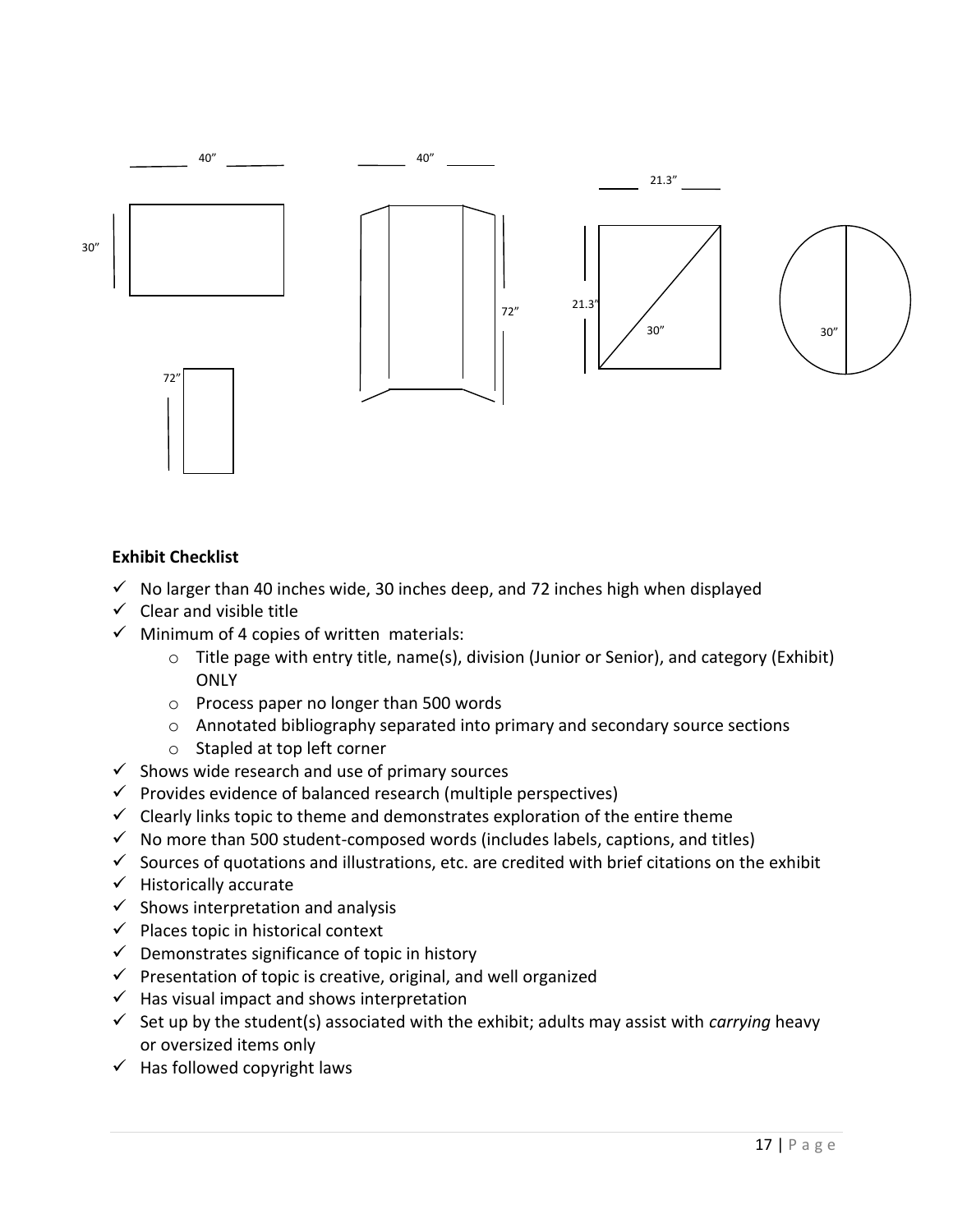## **CATEGORY RULES - INDIVIDUAL AND GROUP PERFORMANCE (PER)**

<span id="page-18-0"></span>A performance is a dramatic portrayal of a topic's significance in history and must be original in production. It must be scripted by the student(s) based on research of the chosen topic. The performance should have dramatic appeal, but not at the expense of historical information.

In addition to the rules below, Rules for All Categories apply to performances.

**Rule PER-1: Time Requirements:** Performances may not exceed 10 minutes in length. Timing starts at the beginning of the performance following the announcement of the title and student name(s). Any other introductory remarks will be considered part of the performance and will be counted as part of the overall time. Students will be allowed an additional 5 minutes to set up and 5 minutes to remove any props needed for your performance.

**Rule PER-2: Performance Introduction:** The title of the entry and the names of the participants must be the first and only announcements prior to the start of the performance.

**Rule PER-3: Media Devices:** Use of slides, tape recorders, computers, or other media within a performance is permitted. Students must provide and run all equipment, as well as carry out any special lighting or sound effects.

**Rule PER-4: Script:** The script for the performance should *not* be included with the written material presented to the judges.

**Rule PER-5: Costumes:** Students may have costumes produced for them, but the design, choice of fabrics, etc., must be their own. Or, students may rent costumes. *Simple is best.*

## **Performance Checklist**

- $\checkmark$  Performance does not exceed 10 minutes in length
- $\checkmark$  Set up and removal of props do not exceed 5 minutes for each
- $\checkmark$  Minimum of 4 copies of written materials
	- o Title page with entry title, name(s), division (Junior or Senior), and category (Performance) ONLY
	- o Process paper no longer than 500 words
	- o Annotated bibliography separated into primary and secondary source sections
	- o Stapled at top left corner
- $\checkmark$  Any props, equipment, and costumes are student supplied
- $\checkmark$  Students registered for the given performance are the only individuals who may set up props, run equipment, or otherwise participate in the performance.
- $\checkmark$  Shows wide research and use of primary sources
- $\checkmark$  Provides evidence of balanced research (multiple perspectives)
- $\checkmark$  Historically accurate
- $\checkmark$  Shows interpretation and analysis
- $\checkmark$  Places topic in historical context
- $\checkmark$  Clearly links topic to theme and demonstrates exploration of the entire theme
- $\checkmark$  Demonstrates significance of topic in history
- $\checkmark$  Presentation of topic is creative, original, and well organized
- $\checkmark$  Has followed copyright laws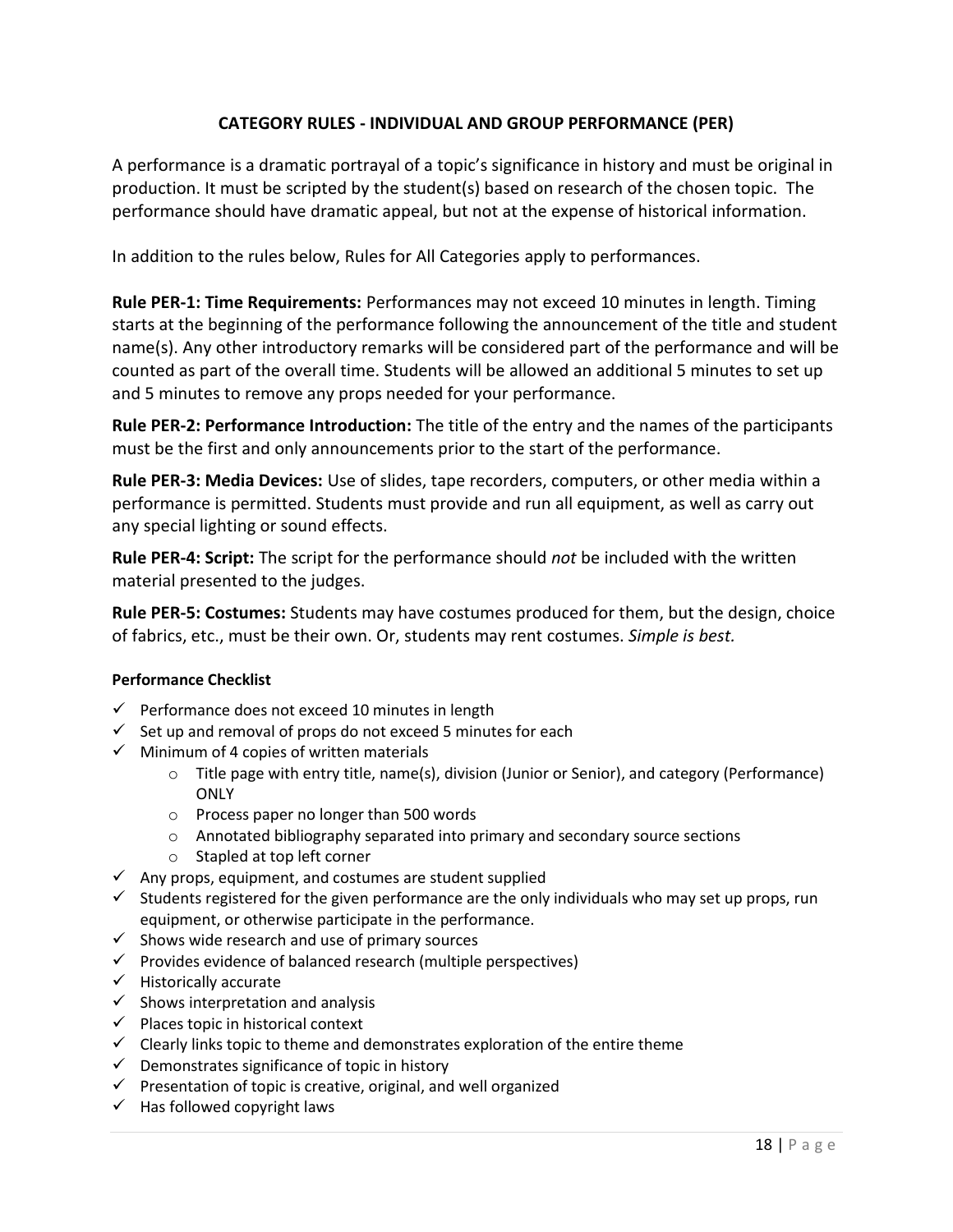## **CATEGORY RULES - INDIVIDUAL AND GROUP DOCUMENTARY (DOC)**

<span id="page-19-0"></span>A documentary should reflect the ability to use audiovisual equipment and technology to communicate the topic's significance, much as professional documentarians do. Presentations should include primary source materials and also must be original productions.

In addition to the specific rules below, Rules for All Categories apply to documentaries.

**Rule DOC-1: Time Requirements:** Documentaries may not exceed 10 minutes in length. Students will be allowed an additional 5 minutes to set up. Timing will begin when the first visual image of the presentation appears and/or the first sound is heard. Audio and visual leads will be counted in the time limit. Timing will end when the last visual image or sound of the presentation concludes (including credits).

**Rule DOC-2: Introduction:** Students may announce only the title of the presentation and names of participants. Comments prior to or during the presentation, including live narration, are prohibited.

**Rule DOC-3: Student Involvement:** Students are responsible for running all equipment (however, technical support is provided without penalty to the student(s) in the event that problems occur).

**Rule DOC-4: Student Production:** All entries must be student-produced. Students must operate all equipment. They must provide the narration, voice-over, and dramatization. Only those students listed as entrants may participate in the production. Only entrants and the subjects of their interviews (participants in an historical event or experts) may appear on camera.

**Rule DOC-5: Entry Production:** Each entry must be an original production. Students may use professional photographs, film, slides, recorded music, etc., within the presentation. However, they must integrate such items into the presentation and give proper credit at the end as well as in the annotated bibliography. Students must operate all editing equipment used in the production of the presentation. Using material created by others specifically for use in the entry violates this rule.

**Rule DOC-6: Credits:** At the conclusion of the documentary, students must provide a list of acknowledgments and credits for all sources. These credits should be brief - not full bibliographic citations and not annotated. All sources (music, images, film/media clips, interviews, books, Websites) used in the making of the documentary should be properly cited in the annotated bibliography. The list of credits counts toward the 10-minute time limit and should be readable by viewers.

**Rule DOC-7: Displays:** Stand-alone displays are not part of this category and are prohibited.

**Rule DOC-8: Computer Entries:** Students must be able to start the documentary within the 5 minute time limit. Interactive computer programs and web pages in which the audience or judges are asked to participate are not acceptable; judges are not permitted to operate any equipment. Students must provide and be able to start the documentary on the judge's laptop. Internet access will not be available.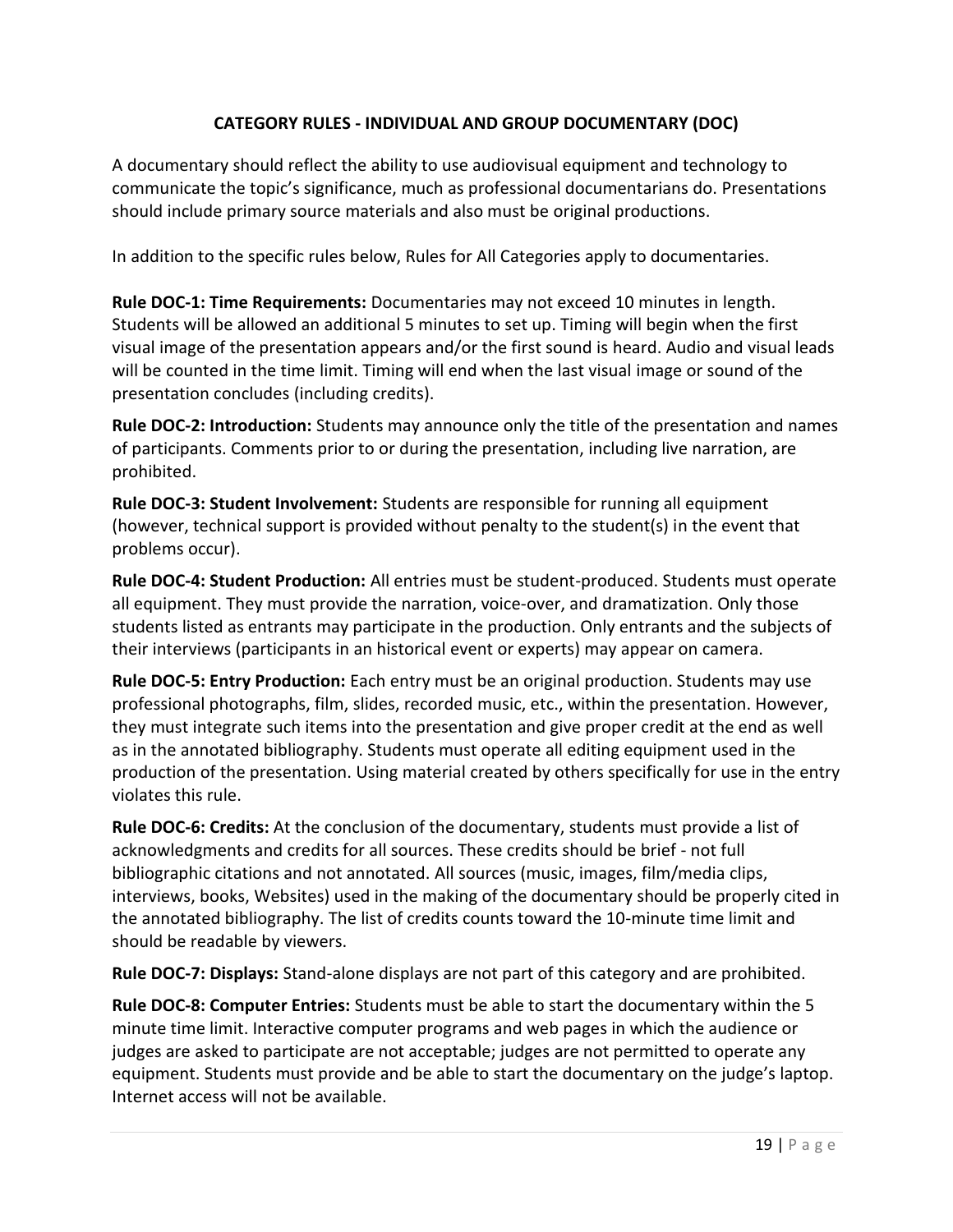**Rule DOC-9: Entry Submission:** Students final documentary must be uploaded to SmarterCookie*,* a secure, password protected website. The process paper and annotated bibliography must also be uploaded by the established contest deadline (check the NHD–CA web page at [http://historydaycalifornia.org](http://historydaycalifornia.org/) for more details). The process paper and annotated bibliography must be uploaded as one PDF document with their documentary.

## **Documentary Checklist**

- $\checkmark$  Presentation does not exceed 10 minutes
- $\checkmark$  Set up does not exceed 5 minutes.
- $\checkmark$  Participant involvement during the presentation entails starting the documentary, providing judges with written materials, and announcing name(s) and title
- $\checkmark$  Minimum of 4 copies of written materials
	- o Title page with entry title, name(s), division (Junior or Senior), and category (Documentary) ONLY
	- o Paper no longer than 500 words
	- o Annotated bibliography separated into primary and secondary source sections
	- o Stapled at top left corner
- $\checkmark$  Shows wide research and use of primary sources
- $\checkmark$  Provides evidence of balanced research (multiple perspectives)
- $\checkmark$  Historically accurate
- $\checkmark$  Shows interpretation and analysis
- $\checkmark$  Places topic in historical context
- $\checkmark$  Clearly links topic to theme and demonstrates exploration of the entire theme
- $\checkmark$  Demonstrates significance of topic in history
- $\checkmark$  Presentation of topic is creative, original, and well organized
- $\checkmark$  Has followed copyright laws
- $\checkmark$  Has back-up copy on a flash drive (as appropriate)
- $\checkmark$  Documentary must be uploaded to SmarterCookie by contest deadlines
- $\checkmark$  The process paper and annotated bibliography must be uploaded to SmarterCookie in one PDF document by established contest deadline

## *Special Note and Support Information on Documentary Entrie*s

Students are expected to bring their documentaries on a flash drive. NHD-CA makes every effort to support students in presenting their documentaries. At the NHD-CA State Finals, each documentary judging room will be outfitted with a laptop computer as well as a screen.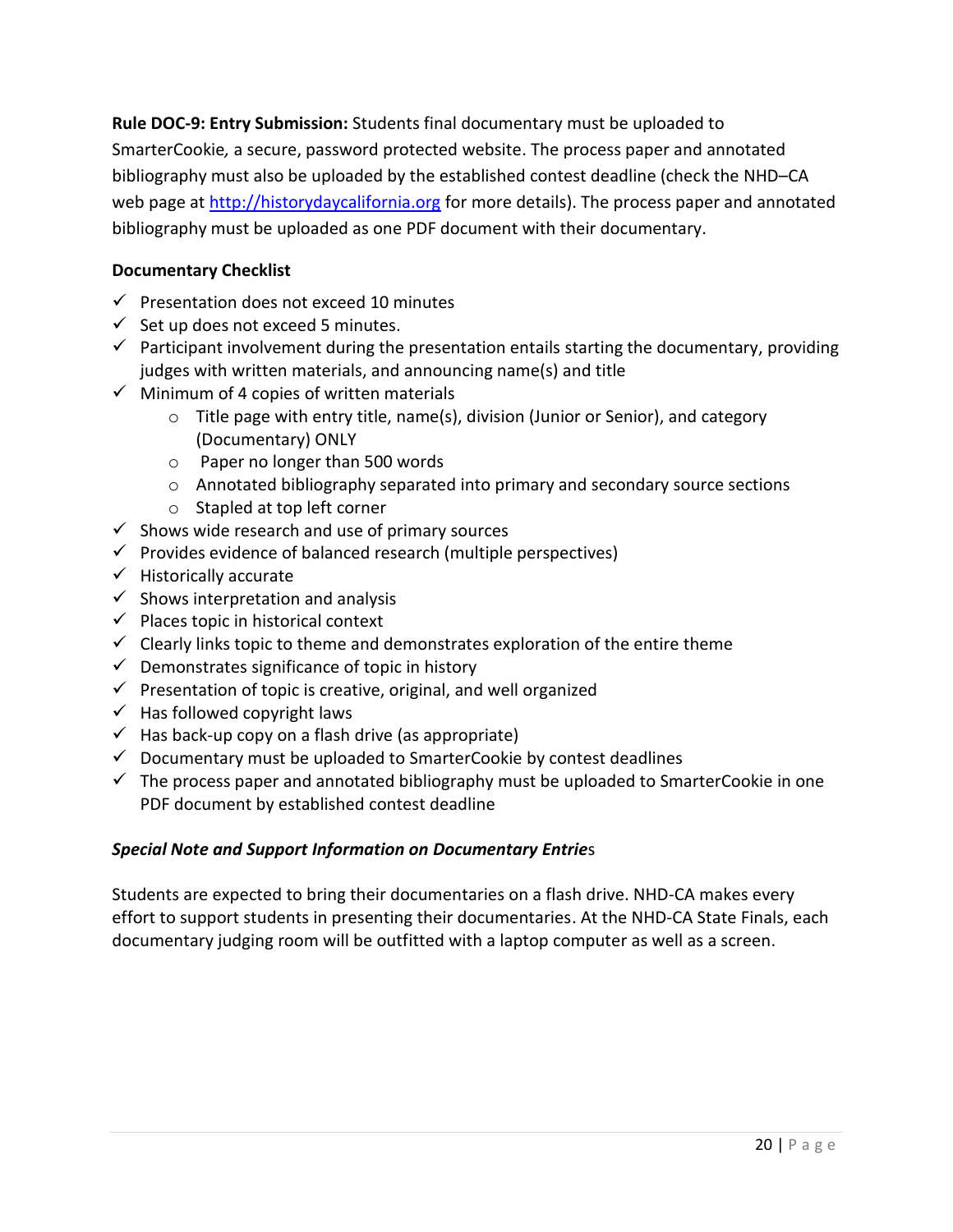## **CATEGORY RULES - INDIVIDUAL AND GROUP WEBSITE (WEB)**

<span id="page-21-0"></span>The Website category is the most interactive of all NHD categories. By developing a collection of web pages, connected by hyperlinks, students create a self-guided experience for the viewer that demonstrates the student's interpretation of the topic and theme. Inspired by rich interpretative and interactive Websites, such as sites hosted by the Smithsonian, entries in this category should include primary and secondary sources, interactive multimedia, and historical analysis. Entries should incorporate textual and non-textual sources (photographs, maps, music, etc.), descriptions, and interpretations to engage and inform viewers. All Website entries MUST be developed using the NHD online Website editor. Students access this through the NHD Website at www.nhd.org. This category reflects students' abilities to use Website design software and computer technology to communicate the topic's significance in history. To construct a Website project, students must be able to operate, and have access to, appropriate software, equipment, and the Internet.

In addition to the rules below, Rules for All Categories apply to Websites.

**Rule WEB-1: Entry Production:** All entries must be original productions constructed using the online NHD Website editor beginning at the school level. Students may use professional photographs, graphics, video, recorded music, etc., within the site. Such items must be integrated into the Website, and proper credit must be given within the site as well as in the annotated bibliography. Students must operate all software and equipment in the development of the Website.

## *NOTE: Using objects created by others for specific use in the entry violates this rule. However, using graphics, multimedia clips, etc., that already exist is acceptable.*

**Rule WEB-2: Size Requirements:** Website entries may contain no more than 1,200 visible, student-composed words. Code used to build the site and alternate text tags on images do not count toward the word limit. Also excluded are words found in materials used for identifying illustrations or used to briefly credit the sources of illustrations and quotations; recurring menus, titles, and navigation instructions; words within primary documents and artifacts; and the annotated bibliography and process paper that must be integrated into the site. The entire site, including all multimedia, the process paper, and annotated bibliography, may use no more than 100MB of file space.

**Rule WEB-3: Navigation:** One page of the Website must serve as the "home page." The home page must include the names of participants, entry title, division, and the main menu that directs viewers to the various sections of the site. All pages must be interconnected with hypertext links. Automatic redirects are not permitted.

**Rule WEB-4: Multimedia:** Each multimedia clip may not last more than 45 seconds. Students may record quotes and primary source materials for dramatic effect, but may not narrate their own compositions or other explanatory material. All multimedia must be stored within the site; students may not use embedded material hosted elsewhere (e.g., YouTube, Google Video). There is no limit to the number of multimedia clips students may use, but they must respect the file size limit. If students use any form of multimedia that requires specific software to view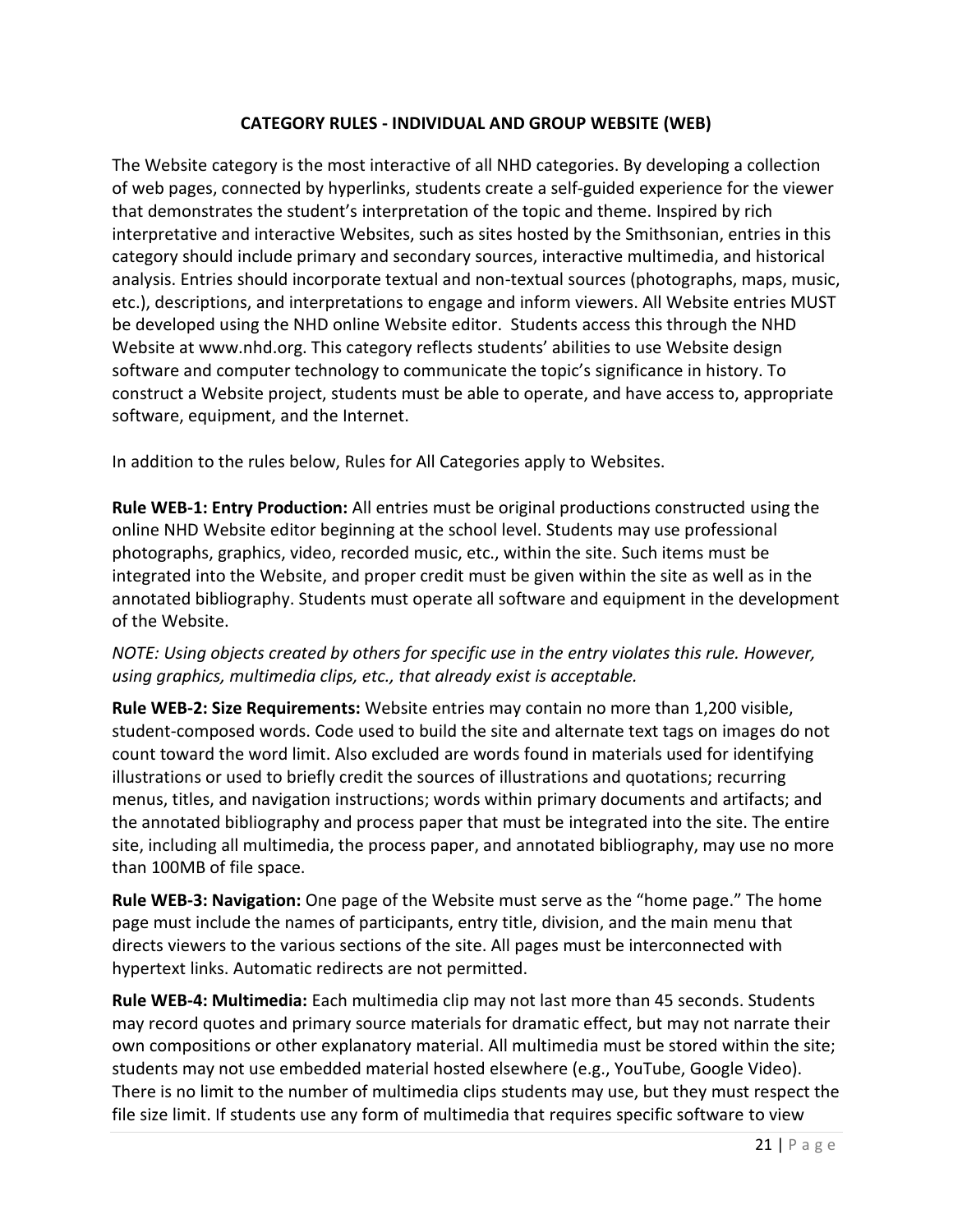(e.g., Flash, QuickTime, Real Player), they must provide on the same page a link to an Internet site where the software is available as a free, secure, and legal download. Judges will make every effort to view all multimedia content, but files that cannot be viewed cannot be evaluated as part of the entry.

**Rule WEB-5: Required Written Materials:** The annotated bibliography and process paper must be included as an integrated part of the Website. They should be included in the navigational structure. They do NOT count toward the 1,200 student-composed word limits. Students will follow the general rules regarding citations and style (see Rules 15 and 16) for the written materials integrated into Website projects.

**Rule WEB-6: Stable Content:** The content and appearance of a page cannot change when the page is refreshed in the browser. Random text or image generators are not allowed.

**Rule WEB-7: Viewing Files:** The pages that comprise the site must be viewable in a recent version of a standard web browser (e.g., Microsoft Internet Explorer, Firefox, Safari). Students are responsible for ensuring that their entries are viewable in multiple web browsers. Entries may not link to live or external sites, except to direct viewers to software plug-ins, per Rule WEB-4.

**Rule WEB-8: Submitting Entry for Judging:** Students must submit the URL for the site in advance by the established deadline, after which they will be blocked from editing their site to permit equitable judging. While not required, it is recommended that students bring a printout of their Website, including the annotated bibliography and process paper, to the competition.

#### **Website Check List**

- $\checkmark$  Site contains no more than 1,200 student generated words
- $\checkmark$  Adheres to the 100 MB size limit
- $\checkmark$  Adheres to the 45 second limit per multimedia component with no student narration
- $\checkmark$  Constructed using the NHD Website editor beginning at the school level
- $\checkmark$  Does not include live or external links (except for software downloads needed to view site)
- $\checkmark$  Home page includes title of entry, names, division (Junior or Senior), and category (Website), and navigation menu
- $\checkmark$  Site URL is submitted by the established deadline
- $\checkmark$  Includes process paper of no more than 500 words
- $\checkmark$  Includes annotated bibliography, separated into primary and secondary sources
- $\checkmark$  Annotated bibliography and process paper are integrated into the Website
- $\checkmark$  Presentation of topic is creative, original, and well organized
- $\checkmark$  Clearly links topic to theme
- $\checkmark$  Demonstrates significance of topic in history
- $\checkmark$  Historically accurate
- $\checkmark$  Shows interpretation and analysis
- $\checkmark$  Places topic in historical context
- $\checkmark$  Shows wide research and use of primary sources
- $\checkmark$  Provides evidence of balanced research (multiple perspectives)
- $\checkmark$  Has followed copyright laws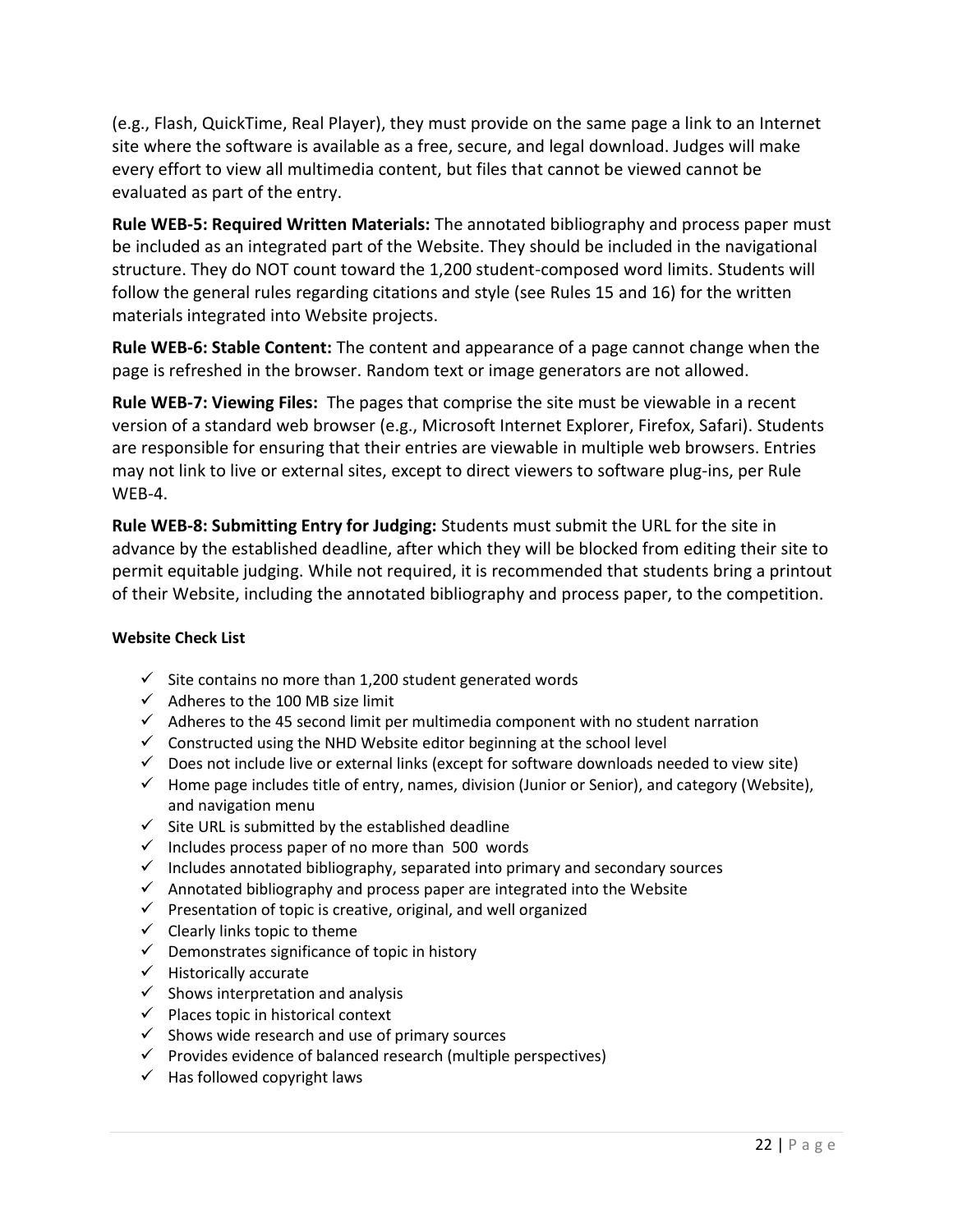## **CATEGORY RULES – INDIVIDUAL AND GROUP 2-DIMENSIONAL DISPLAY (DIS)**

<span id="page-23-0"></span>The 2-Dimensional Display is a scaled-down version of the exhibit category. This entry category is available only to participants in the Elementary Division. Many states offer a special category to introduce students to the History Day program. This California-only category is not included at the National History Day contest. A 2-Dimensional Display provides the opportunity for students to demonstrate their understanding of the topic and theme, effectively use a combination of quotations and their own words to share the context, their thesis statement and evidence that supports it, and the significance of the topic in history. Students will also use images of all kinds (e.g., photos, maps, art images, etc.) and meaningful captions and labels to tell their story and guide the viewer through the display. Each 2-D display includes a process paper and annotated bibliography.

In addition the rules below, Rules for All Categories apply to 2-Dimensional Displays.

**Rule DIS-1: Size and Shape:** The 2-D Display will be a rectangle no larger than 30" x 40" in size. It may be oriented either as portrait or landscape.

**Rule DIS-2: Construction:** The project must be flat. It will contain no protruding elements. The display backing may be cardboard, mat board, poster board, foam board, or other flat material. Students may attach flat paper items to the display backing.

**Rule DIS-3: Word Limit:** A limit of 350 words applies to all text created by the student included in the 2-D display. This includes the text written for titles, subtitles, captions, graphs, and timelines where students use their own words. Brief citations crediting the sources of illustrations or quotations included on the exhibit do not count toward the 350 studentcomposed word limits. This word limit does not apply to the process paper and annotated bibliography.